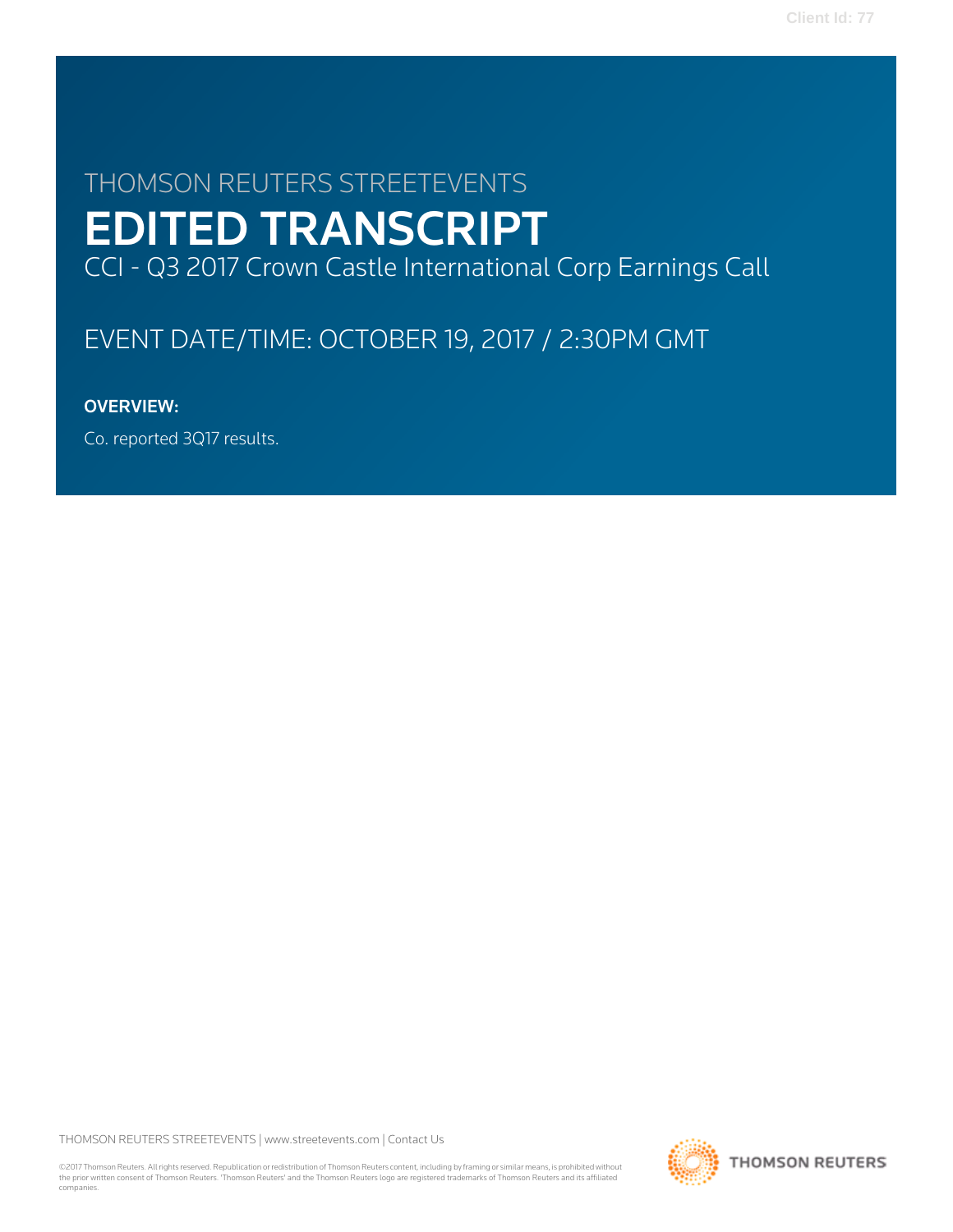#### **CORPORATE PARTICIPANTS**

**[Daniel K. Schlanger](#page-3-0)** Crown Castle International Corp. - CFO and SVP **[Jay A. Brown](#page-2-0)** Crown Castle International Corp. - CEO, President and Director **[Son Nguyen](#page-1-0)** Crown Castle International Corp. - VP of Corporate Finance & Treasurer

### **CONFERENCE CALL PARTICIPANTS**

**[Amir Rozwadowski](#page-9-0)** Barclays PLC, Research Division - Director and Senior Research Analyst **[Batya Levi](#page-17-0)** UBS Investment Bank, Research Division - Executive Director and Research Analyst **[Brandon Lee Nispel](#page-19-0)** KeyBanc Capital Markets Inc., Research Division - Research Analyst **[Brett Feldman](#page-5-0)** Goldman Sachs Group Inc., Research Division - Equity Analyst **[Colby Alexander Synesael](#page-12-0)** Cowen and Company, LLC, Research Division - MD and Senior Research Analyst **[David William Barden](#page-6-0)** BofA Merrill Lynch, Research Division - MD **[Jonathan Atkin](#page-8-0)** RBC Capital Markets, LLC, Research Division - MD and Senior Analyst **[Matthew Niknam](#page-8-1)** Deutsche Bank AG, Research Division - Director **[Michael Rollins](#page-14-0)** Citigroup Inc, Research Division - MD and U.S. Telecoms Analyst **[Nicholas Ralph Del Deo](#page-11-0)** MoffettNathanson LLC - Analyst **[Simon William Flannery](#page-7-0)** Morgan Stanley, Research Division - MD **[Spencer Kurn](#page-18-0)** New Street Research LLP - Founding Partner **[Timothy Kelly Horan](#page-13-0)** Oppenheimer & Co. Inc., Research Division - MD and Senior Analyst **[Walter Paul Piecyk](#page-16-0)** BTIG, LLC, Research Division - Co-Head of Research and MD **[Yong Choe](#page-10-0)** JP Morgan Chase & Co, Research Division - VP in Equity Research

### **PRESENTATION**

#### **Operator**

<span id="page-1-0"></span>Good day, and welcome to the Crown Castle Q3 2017 Earnings Call. Today's conference is being recorded. At this time, I would like to turn the conference over to Mr. Son Nguyen. Please go ahead, sir.

#### **Son Nguyen** - Crown Castle International Corp. - VP of Corporate Finance & Treasurer

Thank you, Gina, and good morning, everyone. Thank you for joining us today as we review our third quarter 2017 results. With me on the call this morning are Jay Brown, Crown Castle's Chief Executive Officer; and Dan Schlanger, Crown Castle's Chief Financial Officer. To aid the discussion, we have posted supplemental materials in the Investors section of our website at crowncastle.com, which we will refer to throughout the call this morning.

This conference call will contain forward-looking statements, which are subject to certain risks, uncertainties and assumptions, and actual results may vary materially from those expected. Information about potential factors which could affect our results is available in the press release and the Risk Factors sections of the company's SEC filings. Our statements are made as of today, October 19, 2017, and we assume no obligation to update any forward-looking statements.

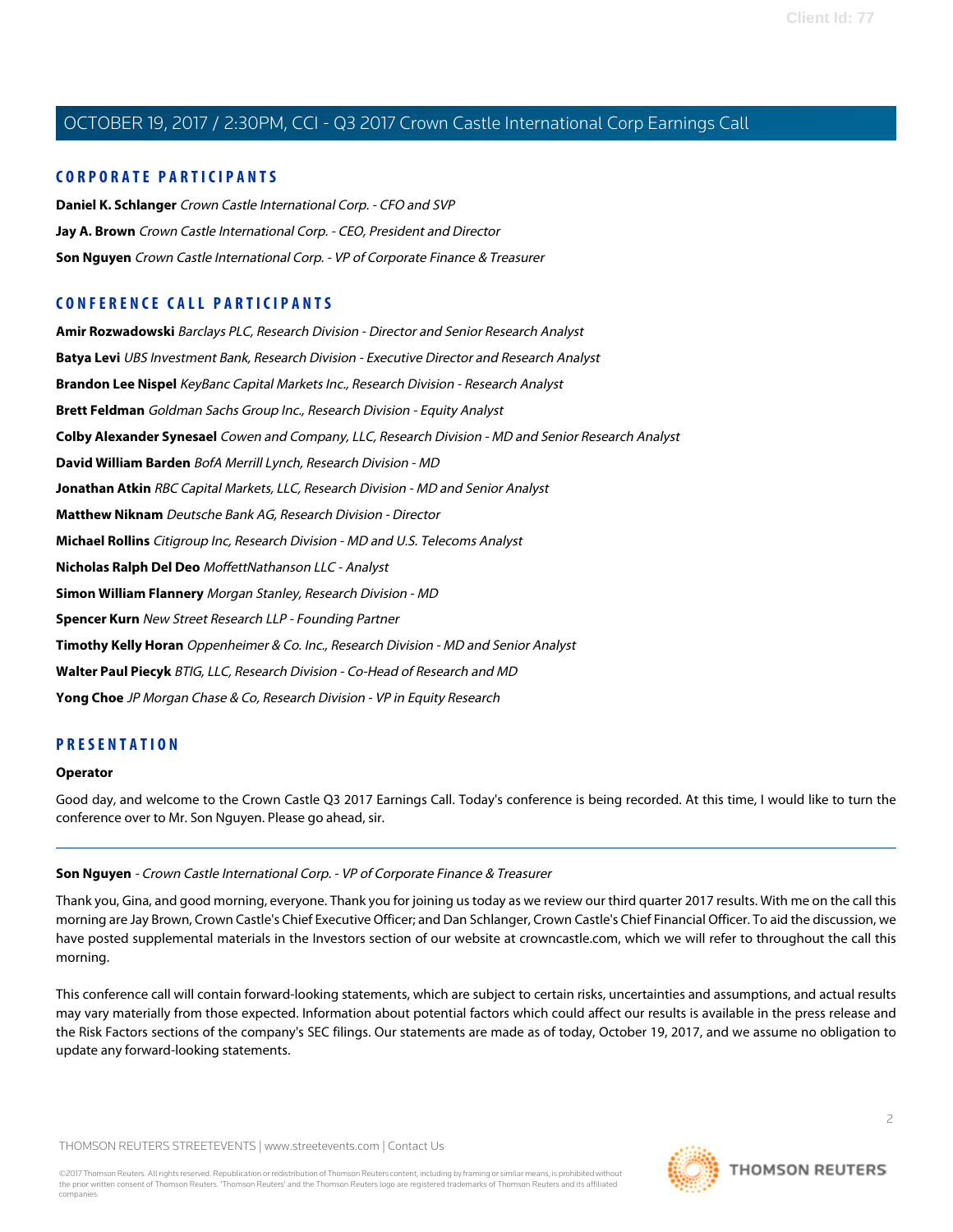In addition, today's call includes discussions of certain non-GAAP financial measures. Tables reconciling these non-GAAP financial measures are available in the supplemental information package in the Investors section of the company's website at crowncastle.com.

With that, I'll turn the call over to Jay.

#### <span id="page-2-0"></span>**Jay A. Brown** - Crown Castle International Corp. - CEO, President and Director

Thanks, Son, and thank you, everyone, for joining us on the call this morning. As you saw from our press release yesterday, we continue to build on our track record of delivering great financial results with another strong quarter that exceeded our expectations. As Dan will discuss in further detail, our third quarter results and 2018 outlook clearly demonstrate how strong our business is performing today, and our expectation that those positive trends will continue into 2018.

As a result of the sustainability and growth in our cash flows, we are increasing our quarterly common stock dividend by 11% per share, reflecting our expectations of continued growth in 2018 and the anticipated contribution from the pending acquisition of Lightower, which remains on track to close by year-end.

As we look beyond 2018, we see a tremendous opportunity to leverage our unparalleled portfolio of towers, small cells and fiber to deliver 7% to 8% long-term annual growth in dividends per share by capitalizing on the attractive secular growth trends driving demand for our leading portfolio of shared communications infrastructure assets.

To keep pace with the anticipated demand growth in data, we expect significant investments by our customers across our towers, small cells and fiber for years to come. According to industry estimates, mobile data is expected to grow nearly 40% annually through 2021, largely tied to 4G use cases, including the continued adoption of high-bandwidth applications such as mobile video and the increasing number of connected devices. This trend is further highlighted by the carriers' recent move to unlimited data plans in the U.S., which we believe are likely to result in our customers competing on network quality and speed.

Similar to the wireless industry, the expected 20% annual growth in wired data traffic is driving additional demand across our dense metro fiber assets. To meet this demand, our strategy is to provide differentiated fiber solutions that serve high-bandwidth, multi-location customers such as large enterprises, health care providers, educational institutions and carriers. This strategy allows us to enhance our competitive position in small cells by increasing the opportunities we serve with the underlying fiber assets, thereby improving the already attractive shared economic model we see in our Small Cell business.

Turning to the bigger picture. Our portfolio of towers, small cells and fiber uniquely positions Crown Castle to take advantage of the investment our customers are making to augment their network. Our assets provide the mission-critical infrastructure required for the ongoing shift to a world where mobile is the platform of choice for an ever more digital economy. This transition is impacting every industry and will serve to increase the long-term value of our infrastructure assets. We believe all of this expected investment activity will provide a long runway of growth, cash flow, sustained growth over -- across our portfolio of assets, supporting our long-term annual dividend growth target of 7% to 8%. To date, we have underwritten our investments based on 4G and existing applications alone, but we believe there is more to come. This is similar to the late 1990s, when we underwrote tower acquisitions assuming only voice applications.

Over time, as the wireless use cases have expanded, the infrastructure has played a vital role, and our growth in returns have followed. We believe a sequel to that movie is coming. As we look further out, the development of 5G has the potential to revolutionize how businesses in all industries operate and further extend the runway of growth across our infrastructure assets. We believe the faster data speeds and lower latency powered by 5G will create new business models that are hard to imagine today, much in the same way that 10 years ago, the iPhone and the transition from 3G to 4G dramatically changed the way consumers live and work. To date, mobile data traffic has been largely one way, with end users primarily pulling data from the wireless networks. As we look forward and consider the potential impact of emerging technologies, including virtual and augmented reality, autonomous cars and smart city applications, to name just a few, we believe these applications will likely drive additional data growth as the traffic becomes 2-way exchanges across the wireless networks.

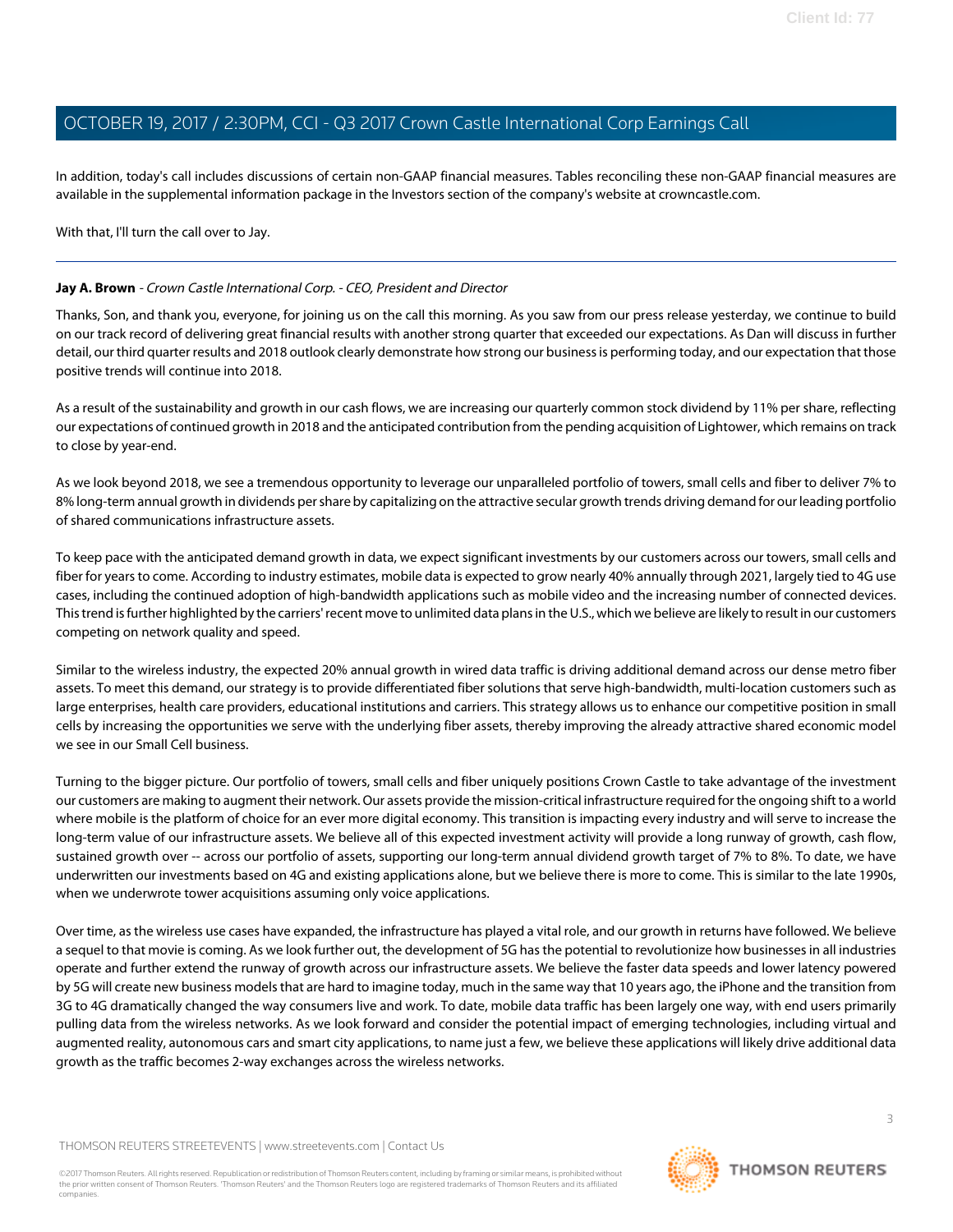As an example, Intel estimates that a single autonomous vehicle will generate approximately 4 terabytes of data per 1.5 hours of drive time. To put that into perspective, that equals the same amount of data used by approximately 1,000 mobile subscribers on a monthly basis. The trend towards greater reliance on wireless networks points to the need for carriers to continue to invest in hyper-dense networks of towers and small cells, all connected by high-capacity fiber. In advance of deploying 5G, the architecture of wireless networks will continue to evolve as carriers preposition their networks to support new business models and applications powered by 5G.

Importantly, our customers are making many of those investments today by augmenting their macro networks with the deployment of fiber-fed small cells and C-RAN to increase the capacity, efficiency and agility of their networks as they meet the demands of a 4G world. As they evolve, we believe the critical elements of the wireless network will continue to consist of towers, which provide the critical foundation for coverage and capacity; small cells, which offload traffic and bolster capacity in areas of the network where data demand is the greatest; and fiber, which provides the connective tissue needed to create an integrated network of towers and small cells.

With approximately 40,000 towers, 50,000 small cells on air or under contract and more than 60,000 route miles of dense metro fiber, pro forma for the Lightower acquisition, Crown Castle is the only infrastructure provider in the U.S. that can provide these critical elements at scale. We have positioned the company for both what is needed now and for what we believe will be needed as wireless networks continue to densify to meet the coming data demand, all the while creating value for our shareholders.

A significant driver of our shareholder value creation is our dividend. Over the last 4 years, we have tripled our dividend from an annualized \$1.40 per share to the current \$4.20 per share. Looking forward, we remain confident in our ability to deliver on our stated goal of driving long-term annual growth in dividends of 7% to 8%, supported by expected growth in AFFO, which, when combined with our current yield, offers a very compelling investment opportunity.

Over the last 20 years, we have intentionally positioned our firm through thoughtful and disciplined investments to be at the leading edge of the deployment of wireless networks. Our team has consistently made those strategic investments well in advance of when the market opportunity had fully materialized. For example, as I mentioned before, we began investing in towers in 1996 and have since assembled a leading portfolio of towers across all of the top U.S. markets. While it took some time for those early investments to turn into the tower business we know today, the belief in the underlying fundamentals of the shared infrastructure model drove our team to make those investment decisions. The same is true today of small cells, where more recently, we have strategically built upon our expertise in shared wireless infrastructure to extend our capabilities to include small cells and fiber in 23 of the top 25 U.S. markets, pro forma for the pending Lightower acquisition.

As with the early tower investments, we started investing in small cells in advance of the market fully appreciating their importance in the development of networks, starting with our acquisition of NewPath in 2010. Ultimately, our strategy is to grow our dividend by being a leading provider of the essential infrastructure needed to deploy wireless networks in the U.S., driven by our focus on meeting our customers' needs while positioning Crown Castle for the long term.

Since 2007, pursuing this strategy has resulted in us doubling our tower portfolio, developing a market leadership position in small cells and securing more than 60,000 route miles of high-capacity, dense fiber in top U.S. markets, all the while growing our AFFO per share by 13% on an annualized basis, returning approximately \$6 billion to our shareholders in dividends and share purchases and delivering shareholders more than 2x the total returns generated by the S&P 500 over that time period, and I believe there is much more to come.

<span id="page-3-0"></span>And with that, I'll turn the call over to Dan.

#### **Daniel K. Schlanger** - Crown Castle International Corp. - CFO and SVP

Thanks, Jay, and good morning, everyone. We have a lot of good things to discuss today, including our 2018 outlook, but I'd like to start with an overview of third quarter results on Slide 4.

Our third quarter results for site rental revenues and adjusted EBITDA were at the high end of our previously provided third quarter 2017 outlook, while AFFO exceeded the high end of guidance, driven in large part by the continued health in the leasing environment. For AFFO, the quarter

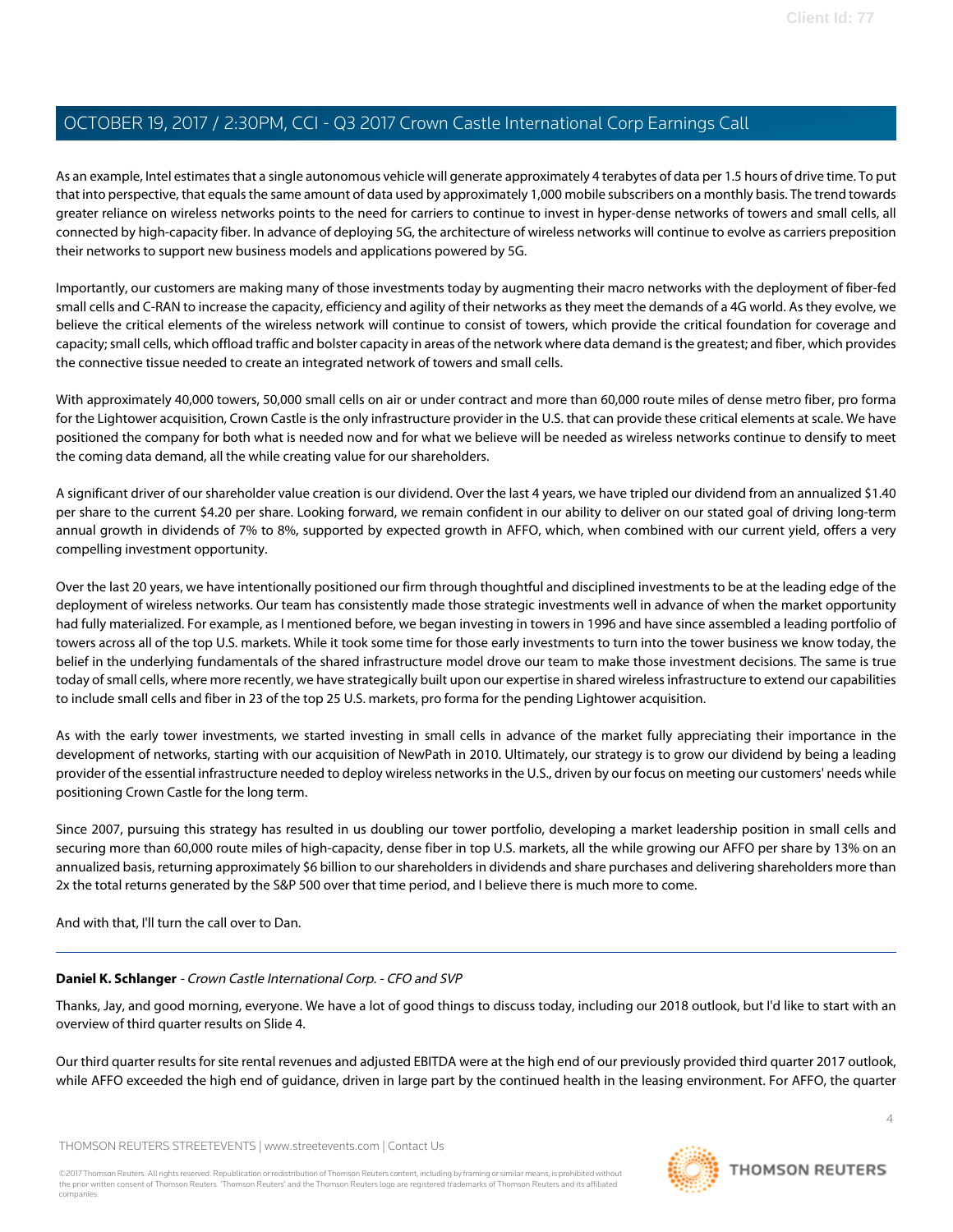benefited from approximately \$5 million in lower-than-expected sustaining capital expenditures. This benefit was due to timing, and we expect that capital will now be spent during the fourth quarter. Adjusting for the timing of benefits, we still would have exceeded the high end of our third quarter outlook for AFFO.

Moving on to investment activities. During the third quarter, we invested approximately \$288 million in capital expenditures, consisting of \$24 million of sustaining capital expenditures and approximately \$264 million for discretionary investment opportunities, including \$24 million of land acquisitions. In July, we raised approximately \$7 billion of equity and debt capital, which will impact full year 2017 results as that capital is earmarked to fund the pending acquisition of Lightower, which we expect to close by the end of this year. During the quarter, we continued to return significant capital to our shareholders through our quarterly common stock dividend of \$386 million in the aggregate or \$0.95 per share.

Turning to Slide 5. Our updated full year 2017 outlook reflects the outperformance during the third quarter and a modest increase in leasing expectations during the fourth quarter, offset by expected higher repair and maintenance expenses driven by hurricanes Harvey, Irma and Maria. The increase in repair and maintenance expense from these 3 hurricanes is primarily related to having crews on standby in preparation for the storms as well as inspections, debris removal and responding to customers following the hurricanes. I want to thank all of our employees who have worked tirelessly in the wake of these natural disasters to help get our customers' assets back online. During some very stressful times, they went above and beyond the call of duty, and I'm proud to work at a company with employees like ours.

Importantly, though, our assets did not sustain significant damage, and we do not anticipate additional impacts from those hurricanes subsequent to the fourth quarter of 2017. Given these puts and takes and adjusting to exclude the impact of the Lightower financings, our full year 2017 outlook for AFFO and AFFO per share remains unchanged from our previous guidance of \$1.826 billion and \$4.99 per share, respectively.

Turning to Slide 6. Our full year 2018 outlook highlights include: 10% growth in AFFO per share from a 2017 figure of \$4.99 per share, which excludes the impact of the Lightower financings, to \$5.50 per share in 2018; an 11% increase to our dividends from an annualized \$3.80 per share to an annualized \$4.20 per share, demonstrating our confidence in the organic growth of our business and the expected accretion from the pending acquisition of Lightower; and an acceleration in new leasing activity during 2018.

Focusing on these specifics, as shown on Slide 7, our expectations for growth in site rental revenues of approximately \$1.044 billion at the midpoint is driven by approximately \$205 million of organic contribution to site rental revenues plus the full year contribution of Lightower and an additional half year from Wilcon. The approximately \$205 million of organic contribution to site rental revenues is comprised of new leasing activity of approximately \$205 million compared to approximately \$172 million in 2017. The expected acceleration includes new leasing activity in 2018 of approximately \$110 million for towers, up from \$105 million in 2017; \$55 million for small cells, up from \$40 million in 2017; and \$45 million for fiber solutions, up from \$25 million in 2017.

In addition to new leasing activity, organic growth is also supported by annual contracted tenant escalators, which we expect will contribute approximately \$85 million in growth during 2018, in line with 2017. Growth from tenant escalations is offset by tenant nonrenewals of approximately \$85 million, which is slightly lower than what we expect in 2017, to arrive at organic growth of approximately \$205 million, up from approximately \$166 million in 2017. Change in straight-line adjustment is expected to remain consistent with 2017, offsetting organic contribution to site rental revenues by approximately \$55 million in 2018. We have not included any contribution from FirstNet as part of our 2018 outlook. We are, however, optimistic about the FirstNet rollout and recognize there is additional growth potential once the deployment begins.

Turning to Slide 8. I would like to take you through the expected AFFO growth of approximately \$460 million at the midpoint of outlook from 2017 to 2018. Similar to site rental revenues, Lightower is expected to be a significant contributor to AFFO growth in 2018, adding approximately \$345 million to AFFO, net of financings.

Starting on the left, organic contribution to site rental revenues growth at the midpoint of \$205 million is partially offset by a \$65 million increase in operating and G&A expenses. Beyond the typical cost escalations in the business, this increase is primarily related to the additional staff we have added throughout 2017 to support growth at our Small Cell business, including investments related to increasing annual node production as we work through a robust backlog of nodes to be brought on air through 2019. A significant portion of the increased headcount will be in place as we exit 2017.

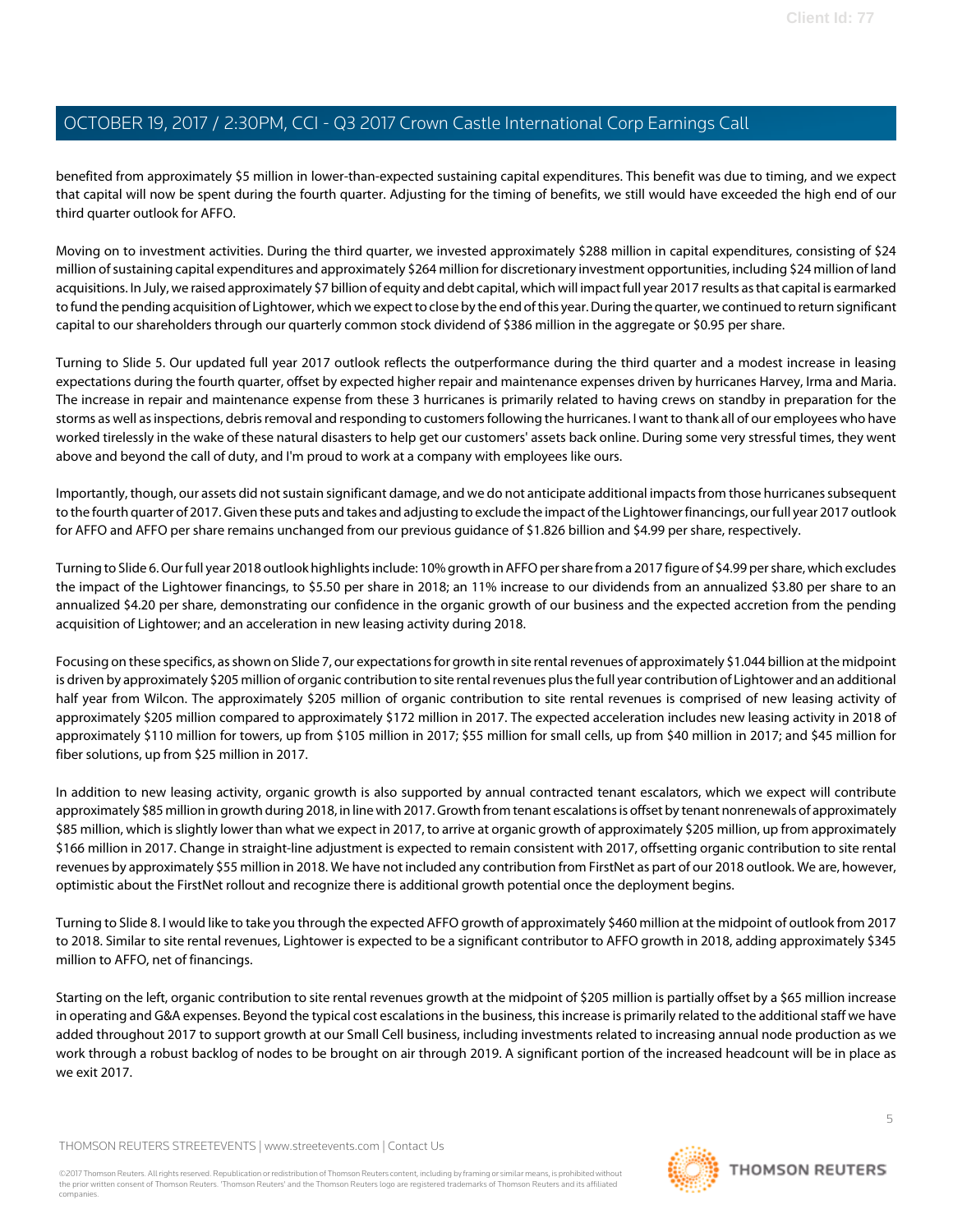Continuing on, contribution from network services is expected to be in line with 2017. And finally, 2018 AFFO growth is expected to be negatively impacted by approximately \$20 million, on a net basis, of other items. These items include changes in cash interest expense, sustaining capital expenditures and contribution from acquisitions that closed in 2017. We expect to generate 10% growth in AFFO per share in 2018 based on the midpoint of our initial guidance after excluding the impact of the Lightower financings in 2017.

As we previously mentioned, we see significant opportunities ahead. And based on our expectations for 2018, including the contribution from Lightower, we have increased our quarterly dividend by 11% per share, further adding to our track record of dividend growth. Returning capital to shareholders through a growing dividend aligns well with our business profile, defined by high-quality and growing, long-term recurring cash flows.

To wrap up, we remain confident that our shared communications infrastructure portfolio is well positioned to generate significant growth over the long term as our strategy aligns with where the market is today and where we believe it is headed in the future, while, at the same time, allowing us to return significant capital to our shareholders through dividends.

Our visibility of the near-term fundamentals and positioning over the long term give us confidence in our ability to grow AFFO, return capital to shareholders and invest in the future, all while we deliver on our target long-term dividend growth rate of 7% to 8% per year over the coming years.

With that, Gina, I would like to open the call to questions.

#### **QUESTIONS AND ANSWERS**

#### **Operator**

<span id="page-5-0"></span>(Operator Instructions) And we'll take our first question from Brett Feldman of Goldman Sachs.

#### **Brett Feldman** - Goldman Sachs Group Inc., Research Division - Equity Analyst

I was hoping we could try to spend a little more time unpacking the outlook you have for organic leasing activity in 2018. It sounds like Towers is going to be pretty stable, but you're expecting to step up on the Small Cells side. So I was hoping you can maybe help us understand what's giving you the visibility into that. And then just on the quarter itself, I'm curious how much of the growth in the Small Cell business, how much of the organic growth was coming from fiber you had already deployed, so you're getting more revenue on existing fiber versus how much of it was deployment of new fiber.

#### **Jay A. Brown** - Crown Castle International Corp. - CEO, President and Director

So on the first one, Brett, to your comment, in each of the 3 areas that we talked about, both -- towers, small cells and fiber, we expect the contribution from new revenue growth to be higher in 2018 than it was in 2017. Towers is up about 5% from about \$105 million to \$110 million. Small Cells is up from about \$40 million to \$55 million, and then fiber solutions is up \$25 million to \$45 million. So we're seeing that growth across the board in each of the 3 areas where we're selling communications -- space on communication assets. To your second question, I think I would point to the comments that we've made recently, which would reflect the entire pipeline of small cells. This would be true in the quarter as well as true in our outlook for '18. We expect about 70% of the activity that we're seeing on small cells to be anchor builds, and we would describe that as building new fiber to cover geographic areas where small cells have not previously been deployed. And then about 30% of the activity would be co-locations on existing fiber assets.

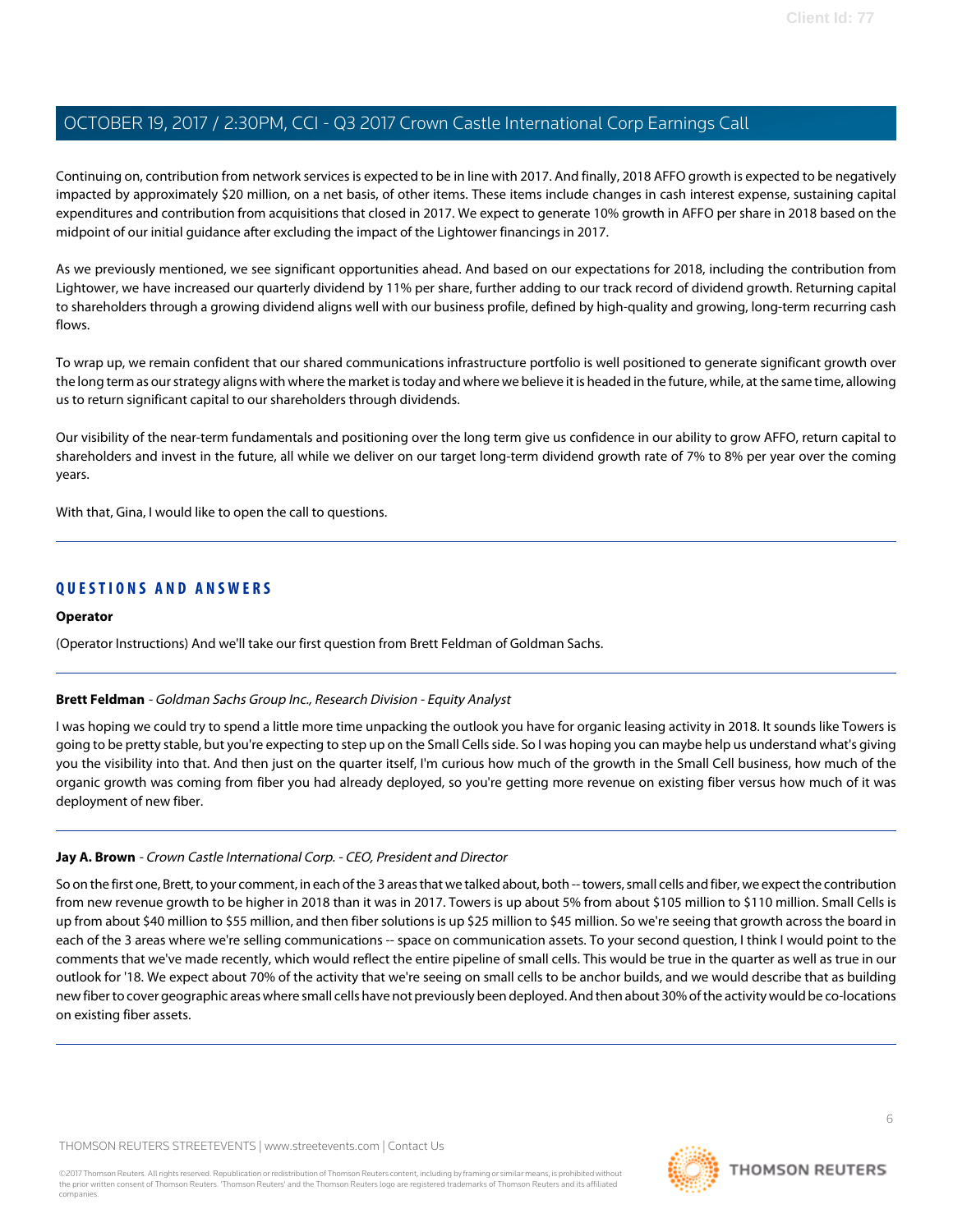#### **Brett Feldman** - Goldman Sachs Group Inc., Research Division - Equity Analyst

Let me rephrase my first question. The habit you guys have typically had when you give this initial outlook tends to be conservative in a sense. It tends to be based on things you have visibility on. And so I think it's intriguing that around your Small Cell and Fiber businesses, you're saying that you have visibility around fairly meaningful step-ups in leasing activity. And so I guess that's what I was really trying to get to, is what are you actually seeing in the market where, before the year's even begun, you're confident telling us you're going to see that level of uplift on an organic basis.

#### **Jay A. Brown** - Crown Castle International Corp. - CEO, President and Director

I think part of it is driven from the long time line that we have, the visibility associated with that revenue growth. You'll remember, Brett, earlier this year, we started talking about the big step-up that we saw in the pipeline related to Small Cells. That activity takes us about 2 years to actually get on air. So the activity that we're talking about in 2018 would be things that we won during calendar year 2016 and that are on various production schedules for us as to when we think that revenue will turn on. So it gives us, frankly, pretty good visibility based on when we'll actually turn things on air. So what you're seeing is the graduation, as we've been talking about for a couple of years, the expected acceleration that we've been talking about. You can actually see it in the numbers that were given in our 2018 guide. The growth is higher in '18 than it is in '17. That was higher than it was in '16.

#### **Operator**

<span id="page-6-0"></span>And we'll take our next question from David Barden of Bank of America.

#### **David William Barden** - BofA Merrill Lynch, Research Division - MD

Two if I could. I guess the first one, maybe, Dan, on the dividend hike being close to 11%. Should we look at that as kind of a pull-forward of some of what the Lightower dividend increase might have otherwise been? Or is this maybe just a gift to the investor base and that \$0.15 to \$0.20 from Lightower is still on the [comm] line? And then the second question would be -- I think you basically said you're not baking in any FirstNet from -into 2018 guidance. But just to kind of help us understand, so FirstNet is expected to be kind of part and parcel of the AT&T kind of network deployment as well, kind of the same thing. So is that saying that you've got baked any real incremental growth from AT&T in the numbers also? Or are you trying to split the baby there and include some from AT&T but none from FirstNet? If you could kind of just clarify that, it would be helpful.

#### **Daniel K. Schlanger** - Crown Castle International Corp. - CFO and SVP

All right, David. I'll take the first one. The dividend increase of 11% is a combination of what we would normally do around this time of the year, which we were talking about in the 6% to 7% range, plus the accretion from Lightower. And we're pretty -- we think the Lightower deal is going to close by the end of the year, and so we're confident in that and wanted to declare the dividend based on that. But I think it's both a gift and part of Lightower, to answer your first question.

#### **Jay A. Brown** - Crown Castle International Corp. - CEO, President and Director

On the second question on FirstNet, I don't want to get specifically into any one customer or what we assumed in the growth, but we did not -- in the 2018 outlook, Dave, we did not put in anything from assuming there was any deployment of FirstNet. Obviously, we've read and had conversations about what that will likely look like over time, but at this point, we don't have enough visibility to really put it into our 2018 numbers. To the extent we have -- visibility develops as we get into the course of '18, we'll be happy to update the outlook based on that.

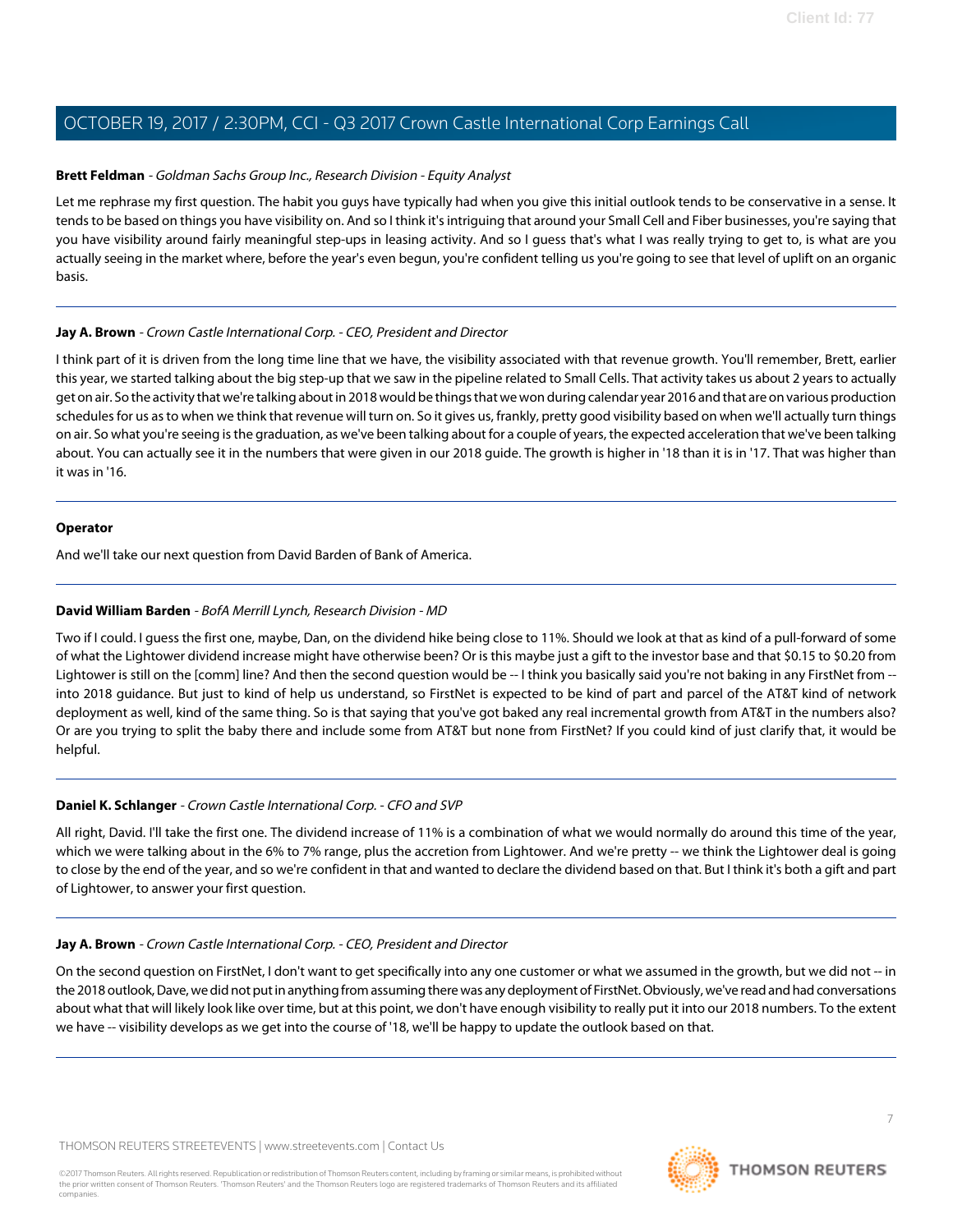#### **David William Barden** - BofA Merrill Lynch, Research Division - MD

And if I could just ask one follow-up. So I know that you guys, when you guide to the churn for the Metro/Leap/Clearwire, you kind of look at the -- you guide to the worst possible case in terms of tearing down sites immediately and the highest-revenue sites first. But obviously, given general conversations that we've been hearing and reported in the market, has there been any change in activity level in decommissioning in that portfolio of towers that you've been able to detect?

#### **Jay A. Brown** - Crown Castle International Corp. - CEO, President and Director

I would -- you're right, and it's accurate to say. As we've talked about churn over the years, we've always put in kind of the bookend and think about it and talk about it as a bookend. Ultimately, what's realized tends to be less than that bookend of the worst-case scenario. As we would think about 2018, our outlook would assume basically what we have visibility to. And still some of the worst case of -- if everything comes down, our experience has been it's not as significant as the bookend, assuming that everything comes down. But I would tell you, based on kind of when we talk big picture about the 7% to 8% growth in dividends over the long term, we try to be balanced in that view. So a part of that balancing is what's going to happen with churn, and we assume kind of the worst-case scenario in that longer-term view. And then our short-term view will adjust based on what we actually learn from the carriers as we get closer to those conversations.

#### **Operator**

<span id="page-7-0"></span>And we'll take our next question from Simon Flannery of Morgan Stanley.

#### **Simon William Flannery** - Morgan Stanley, Research Division - MD

Maybe you can just touch on the current small cell activity. Just I know, sometimes, you give us some examples of the co-location activity, the tenants per node and so forth. Any color you could give us about sort of the operational performance this quarter would be great. And then on Lightower, any more color on what you still need to do to get this closed? Is that going to be right at year-end? Or might it be earlier than that?

#### **Jay A. Brown** - Crown Castle International Corp. - CEO, President and Director

You bet, Simon. On the first question, small cell activity is continuing to deliver what we expected. Obviously, as you can see from the step to '18, we think the activity level is going to increase in '18. The teams are working hard at putting those nodes on air. And based on how we've been able to align the operations, you're seeing the step in the results in '18 as a result of the operating capabilities of the team. The other thing I would point to is some of the case studies that we talked to when we did the Lightower acquisition on the call. We're seeing those return dynamics continue to play out. So the assets that we've owned for a long period of time in the densest markets in the U.S., those are continuing to see healthy leasing activity at a rate that's about twice the level of lease-up that we've seen historically in the Tower business. So we've continued to see that play out. And then from a returns standpoint, the returns continue to be very attractive, initial yields in the 6% to 7% with anchor builds. And then as we add additional tenants, the returns move into the teens and beyond as we lease up beyond that, and that has been the -- that's been the operating performance that's continued in the quarter. On Lightower, we're far enough along in terms of approvals as we go through federal and state approvals that were required on the transaction to be confident that, at this point, that we will be able to close it before we get to the end of the year. We're obviously working as hard as we can to close it as quickly as we can. And to the extent that we clear all of the hurdles, we'll give you an update when we've cleared those hurdles as to the exact timing. But for now, we're confident we'll have it closed by the time we get to January 1, which is why we include it in the outlook.

#### **Simon William Flannery** - Morgan Stanley, Research Division - MD

And on the guidance, any concerns around some of the -- California, obviously, just vetoed the infrastructure bill. Is that any hindrance here? Or do you think you can still work with what -- the current status there?

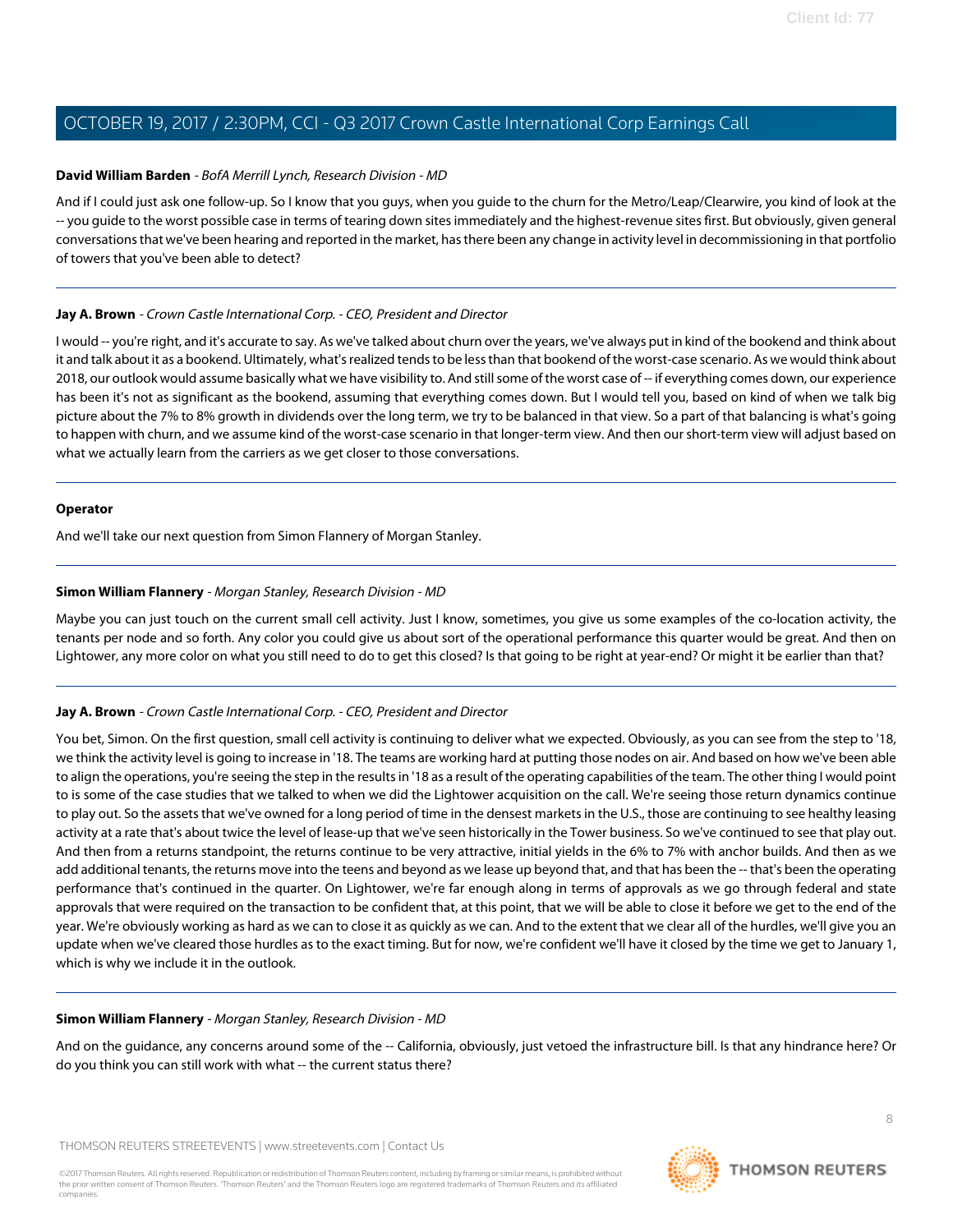#### **Jay A. Brown** - Crown Castle International Corp. - CEO, President and Director

We'll be able to work with the current status there. So it doesn't give us any concerns about our ability to deliver on the time lines that we've provided.

#### **Operator**

<span id="page-8-1"></span>Our next question is from Matthew Niknam from Deutsche Bank.

#### **Matthew Niknam** - Deutsche Bank AG, Research Division - Director

Just 2 if I could. One, on the competitive front around Small Cells. I know in the past, you've talked about pretty strong win rates. Just curious whether you've seen any change in terms of the competitive dynamics there. And then secondly, more broadly, I guess, around Fiber, if you could maybe shed some more light, particularly around how the segment and some of the various recent acquisitions are operating under sort of a new structure within Crown Castle. And wondering maybe if you can give us a little more color on the real step-up you expect in Fiber from \$25 million up to \$45 million within your guidance.

#### **Jay A. Brown** - Crown Castle International Corp. - CEO, President and Director

Sure. On the win rates for Small Cells, they continue to be about what we believe is about half of the total activity that's going on in the market, which is consistent to the last few quarters, at least, maybe the last year or so. And we continue to see similar market dynamics in terms of the carriers self-performing some portion of that, building their own fiber in cases, and then us winning about half of those opportunities. We continue to believe, based on the market dynamics, that the places where the infrastructure can be shared, that's the most cost-effective model, and that continues to be playing out in our win rates. On the Fiber segment, I would describe that as our base of fiber has gotten larger, and so our growth in revenue has continued to increase. Product mix, again, as I mentioned in my comments, still focused on large enterprises, educational facilities, health care providers, where we're doing multi-locations and the high-capacity of bandwidth required. As we've increased the asset base and grown the number of miles of fiber that we have, we're increasing the revenue associated with that.

#### **Daniel K. Schlanger** - Crown Castle International Corp. - CFO and SVP

And generally, those businesses are performing very much in line with what we expected when we did the acquisitions. So this is -- the outlook that we provided for 2018 is much to what we would have expected at this point.

#### <span id="page-8-0"></span>**Operator**

We'll take our next question from Jonathan Atkin from RBC Capital Markets.

#### **Jonathan Atkin** - RBC Capital Markets, LLC, Research Division - MD and Senior Analyst

So Jay, you spent a lot of time talking about 5G and a number of the use cases and the bandwidth requirements and so forth. And I wonder, perhaps, does it make sense to talk a little about Vapor IO in that context and kind of your thoughts around that investment and activity?

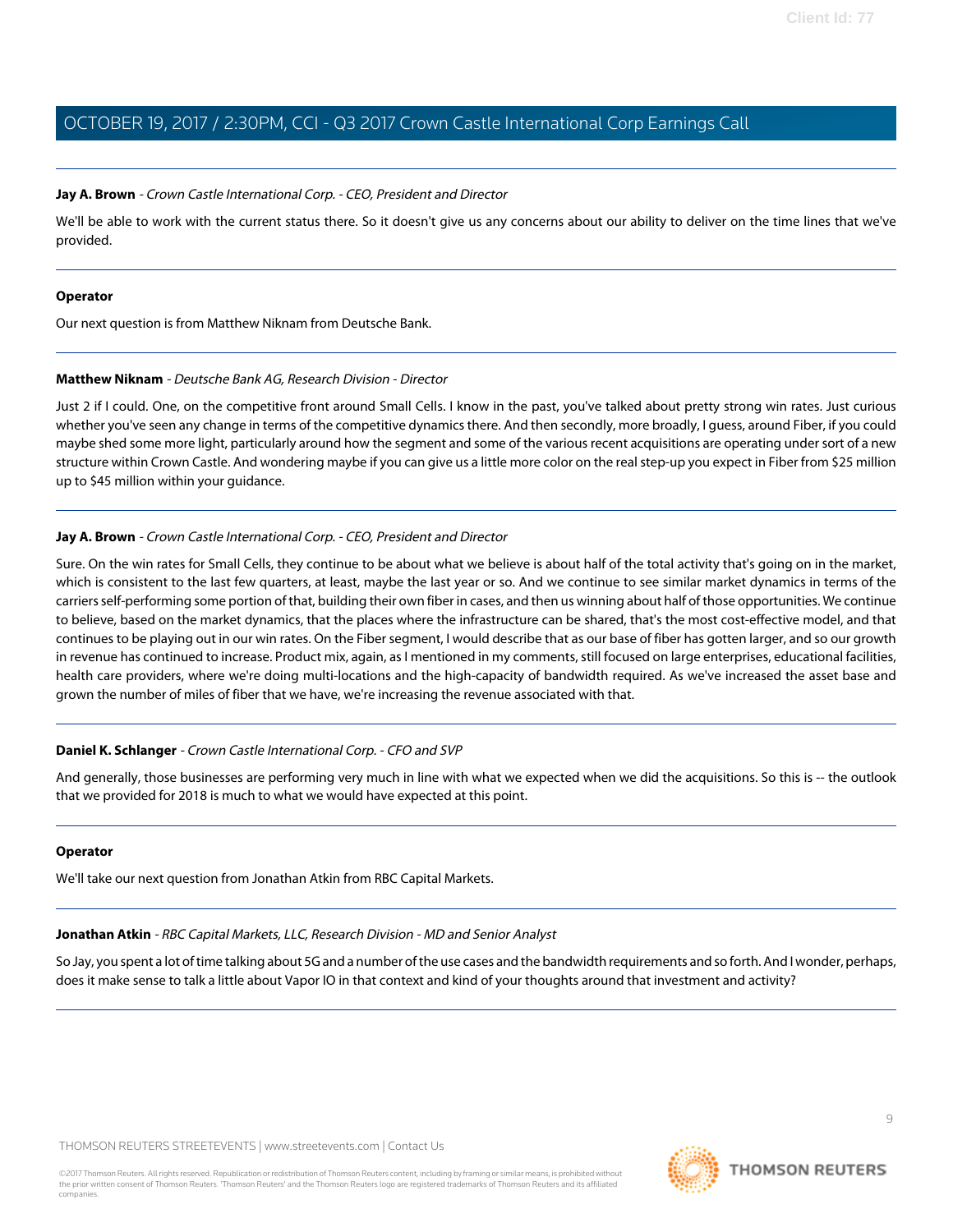#### **Jay A. Brown** - Crown Castle International Corp. - CEO, President and Director

Yes. Vapor IO is a company that provides many data centers at the edge of the network, which is an important component of -- in a 5G world, of reducing the latency. We made a relatively small investment last year in Vapor there as an early stage of deployment. We've used them in a number of trials that we've done with our traditional customers as well as other customers that we believe will likely be meaningful customers to us over time. I would describe that as an opportunity that we think will leverage our real estate assets over a long period of time. The tower sites that we have today, we believe, will likely be hubs in a C-RAN environment, and those tower -- our towers will become increasingly important as the market develops towards C-RAN in a 5G environment. So it's more of a trial, small investment that gives us an opportunity to get some insight into the way people are thinking about the importance of moving computing power to the very edge of the network.

#### **Jonathan Atkin** - RBC Capital Markets, LLC, Research Division - MD and Senior Analyst

So how soon do you think it might be? Is it quarters, years or just no comment at this point in terms of when you might start to utilize your real estate assets and monetize them in that type of manner?

#### **Jay A. Brown** - Crown Castle International Corp. - CEO, President and Director

I would describe it in the broadest sense of -- our aim over time is to gain as much revenue and cash flow off of the assets that we own. And as I described in my comments, we believe towers are important to that, small cells are important to that, and fiber is the connective tissue that connects both towers and small cells. And we're looking at every opportunity we can to drive revenue growth and cash flow growth across those assets. Some of the things that we look at are near-term that we're comfortable underwriting investments based on. As I mentioned in my comments, we underwrote all the investments that we made based on 4G applications and what we currently see consumers using today. But we also have a view that there's more than just current applications to come. I would describe mobile edge computing as one of the areas that we believe has the potential to provide upsize to our revenue, cash flow growth as well as returns and extends the runway of growth from the infrastructure over a long period of time. So it's just one of many opportunities that are -- that is directly tied, as I mentioned in my comments, to the deployment of 5G. So it's not near term. It's not going to show up in the '18 and likely probably not '19 results. It's a longer-dated activity that we're keeping our eye on and positioning ourselves to benefit from.

#### **Jonathan Atkin** - RBC Capital Markets, LLC, Research Division - MD and Senior Analyst

And on Small Cells, is there any way to kind of ballpark the incremental (inaudible) tower sites?

#### **Jay A. Brown** - Crown Castle International Corp. - CEO, President and Director

Jon, you were breaking up through your question. Can you ask it again?

(technical difficulty)

#### <span id="page-9-0"></span>**Operator**

Our next question is from Amir Rozwadowski from Barclays.

#### **Amir Rozwadowski** - Barclays PLC, Research Division - Director and Senior Research Analyst

Two questions if I may. If we think about sort of the site leasing activity on the macro side, I mean, it seems like you're continuing to see healthy activity levels. You've obviously mentioned that FirstNet is not included in your outlook. Can you talk to us about what type of initiatives you're seeing from the operators at the moment that's giving you sort of that improved activity levels at this point? I know you can't talk about carrier-specific



 $1<sup>0</sup>$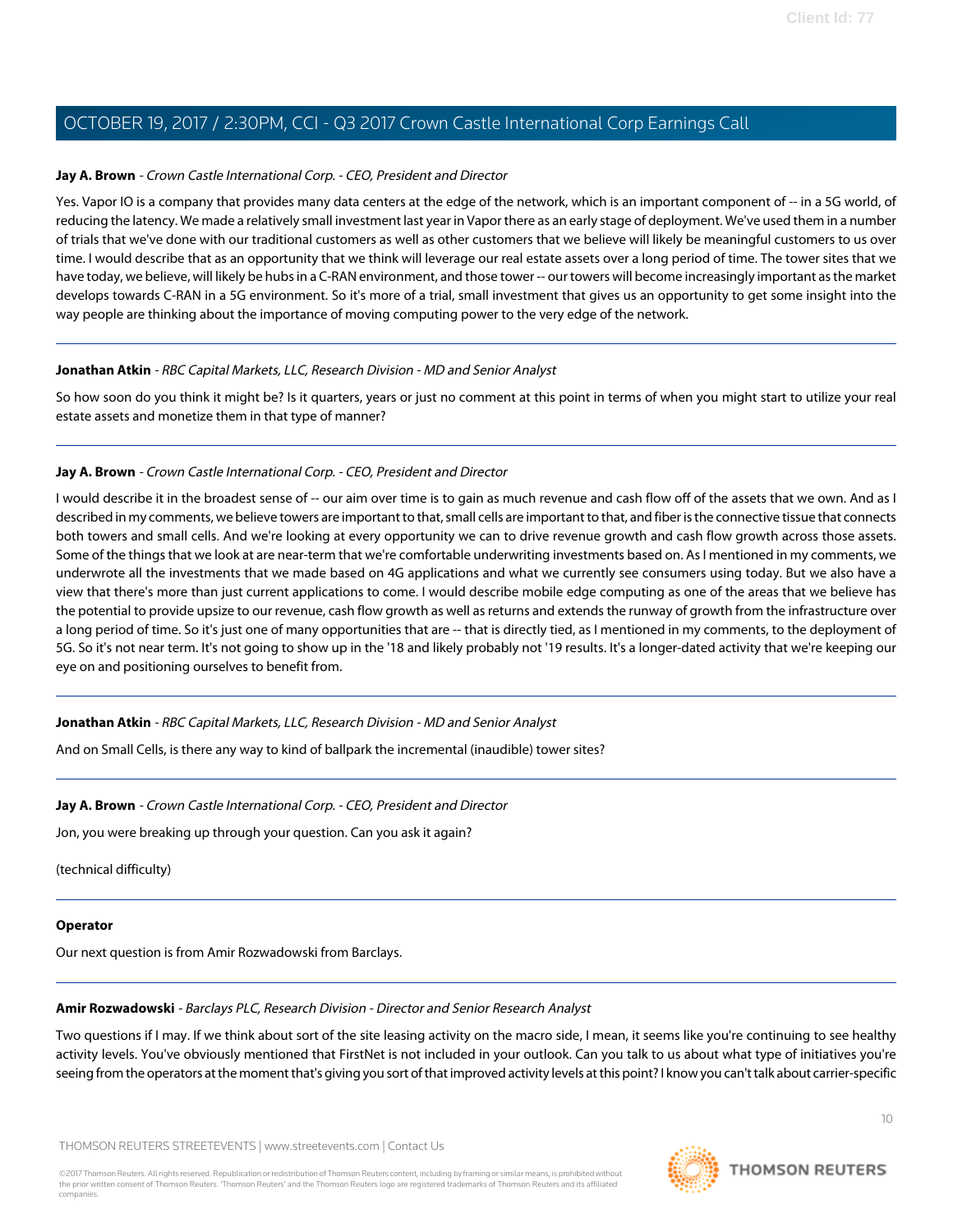initiatives. But just holistically, is this a reaction to some of the unlimited data plans that we've seen in the marketplace? Any color on that would be helpful.

#### **Jay A. Brown** - Crown Castle International Corp. - CEO, President and Director

We're seeing each of the carriers work on increasing both the capacity of the network and the speed of the network. So we're seeing a combination of new co-locations where they're densifying the network through cell-splitting as well as going back on sites that they're already on and amending their existing installations to provide additional spectrum bands, in some cases, or additional capacity in the network. So it's similar to what we've seen in the past, just, frankly, more of it.

#### **Amir Rozwadowski** - Barclays PLC, Research Division - Director and Senior Research Analyst

Okay. That's very helpful. And then if we can shift gears over to the fiber and small cell side, clearly, you guys have bolstered your fiber footprint, and that's driving additional growth initiatives going forward. How do we think about sort of your current fiber footprint? I mean, if we think, Jay, about sort of how you're thinking about the longer-term evolution owning this sort of connectivity tissue, there does seem to be other areas where you could potentially bolster the footprint in order to position the company for that longer-term densification initiative. Are there thought process about other inorganic activities, building additional fiber? How should we think about sort of those initiatives going forward?

#### **Jay A. Brown** - Crown Castle International Corp. - CEO, President and Director

A couple of things I would say about that, Amir. First of all, the pipeline that we have and the nodes to be constructed, in some cases, we are building additional fiber. The vast majority of that fiber build, as I mentioned in my earlier comments, about 70% of the total nodes relates to places where we are building additional fiber. That additional fiber build is primarily in those top 25 markets in the U.S. So we're getting a more dense portfolio of assets in the top 25 markets, primarily from what we're constructing in terms of fiber. On the inorganic side, Lightower is obviously a very sizable transaction, and it's going to take us some time to digest that and integrate it into the portfolio. So you shouldn't look for us to do anything of scale in the near term as we focus on integrating that asset and beginning to expand the returns on the asset. As we articulated when we did it, we certainly believe there are significant revenue synergies across both sets of assets, both the fiber that we bring to the transaction that has not been utilized to its fullest opportunity for fiber solutions as well as the fiber that they bring to the 2 companies, where they've not been utilized to the fullest extent from a small cell side. So we see revenue synergies there, and we're going to be focused on gaining those revenue synergies because we think it's the best way to drive the returns on the assets over a long period of time. So over time, we may turn our eyes back towards looking at opportunities to acquire assets. Those will need to go through the same filter that we've put Lightower and FiberNet and Wilcon and other transactions through. But we've got to believe that over the long term, it has the ability to increase and grow our dividend and be additive to our growth rate and that the assets have the opportunity to add significant small cells on them in order to drive those returns.

#### <span id="page-10-0"></span>**Operator**

And we'll take our next question from Phil Cusick from JPMorgan.

#### **Yong Choe** - JP Morgan Chase & Co, Research Division - VP in Equity Research

This is Richard for Phil. I just wanted to get a little more color on the piecing of the revenue for each of the segments for the growth in Towers, Small Cells and Fiber Solutions. Should it be steady through the year? Or is it more back-end loaded and might differ by category?

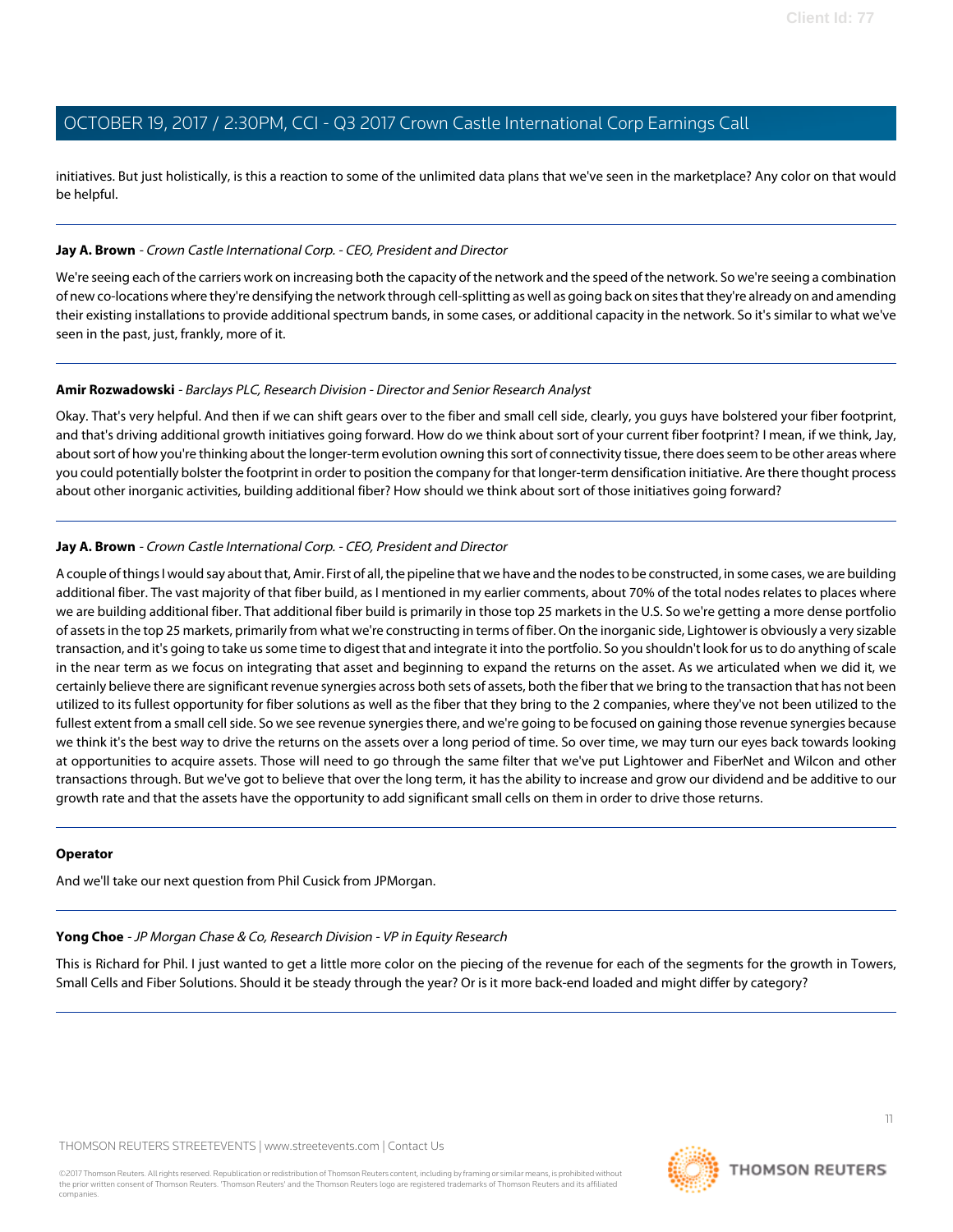#### **Jay A. Brown** - Crown Castle International Corp. - CEO, President and Director

Richard, similar to the past, it -- the business is back-end loaded as you go through the course of this -- any year. So roughly, probably about 55%, 60% of the growth would be in the second half of the year, and about 40% to 45% would be in the first half of the year. Obviously, the results, as they play out, that's only speaking to the small incremental change. So if you think about -- if you did it in totality, the year is pretty evenly loaded. But if you were just looking at the incremental growth, you'd see somewhere in the neighborhood of about 55% to 60% of the incremental growth in the back half of the year.

#### **Daniel K. Schlanger** - Crown Castle International Corp. - CFO and SVP

And that's already baked into how we've provided the outlook. So we think of where we are in EBITDA and the AFFO and take that into consideration.

#### **Yong Choe** - JP Morgan Chase & Co, Research Division - VP in Equity Research

And then on the churn side, it looks like the non-acquired network churn is going to be higher this year. Is that just kind of getting back to a normal level of activity now that the acquired network churn is gone? Or is there something else going on there?

#### **Daniel K. Schlanger** - Crown Castle International Corp. - CFO and SVP

I think the churn is flat basically on a nominal basis, which, on a bigger base of business, is actually lower year-over-year. So we're seeing that the churn profile is what we would expect it to be on Towers and Small Cells for the non-consolidation portion of our churn.

#### **Yong Choe** - JP Morgan Chase & Co, Research Division - VP in Equity Research

Got it. And then final question. The escalator, the dollar number is pretty much the same year-over-year, but the asset base is bigger. Is that just because the asset base of some of those acquisitions don't have escalators? Or is there something else going on there that the escalator is actually coming down for the other parts of the business?

#### **Daniel K. Schlanger** - Crown Castle International Corp. - CFO and SVP

No, the escalator is not coming down. It is going to be consistent to what it's been historically. There's a portion of it where we have a -- where we had a holistic MLA roll-off in '16 that has a lop-over effect, so it continued into '17, and therefore, it comes down a little bit into '18. But that was already understood, I think, by everybody and part of what is the normal escalator is now what we think going forward. But you're right. There is some portion of it where we're bringing in businesses that don't typically have escalators on the fiber solutions, which, as we add that revenue, will pull it down on a percentage basis. But we're seeing very similar trends in pricing and the escalator in the core business on the Towers and Small Cells side.

#### <span id="page-11-0"></span>**Operator**

And we'll take our next question from Nick Del Deo from MoffettNathanson.

#### **Nicholas Ralph Del Deo** - MoffettNathanson LLC - Analyst

First, can you quantify your expectation for changes in the amortization of prepaid rent in '18 versus '17 and how much that contributes to your 2018 leasing forecast by segment?

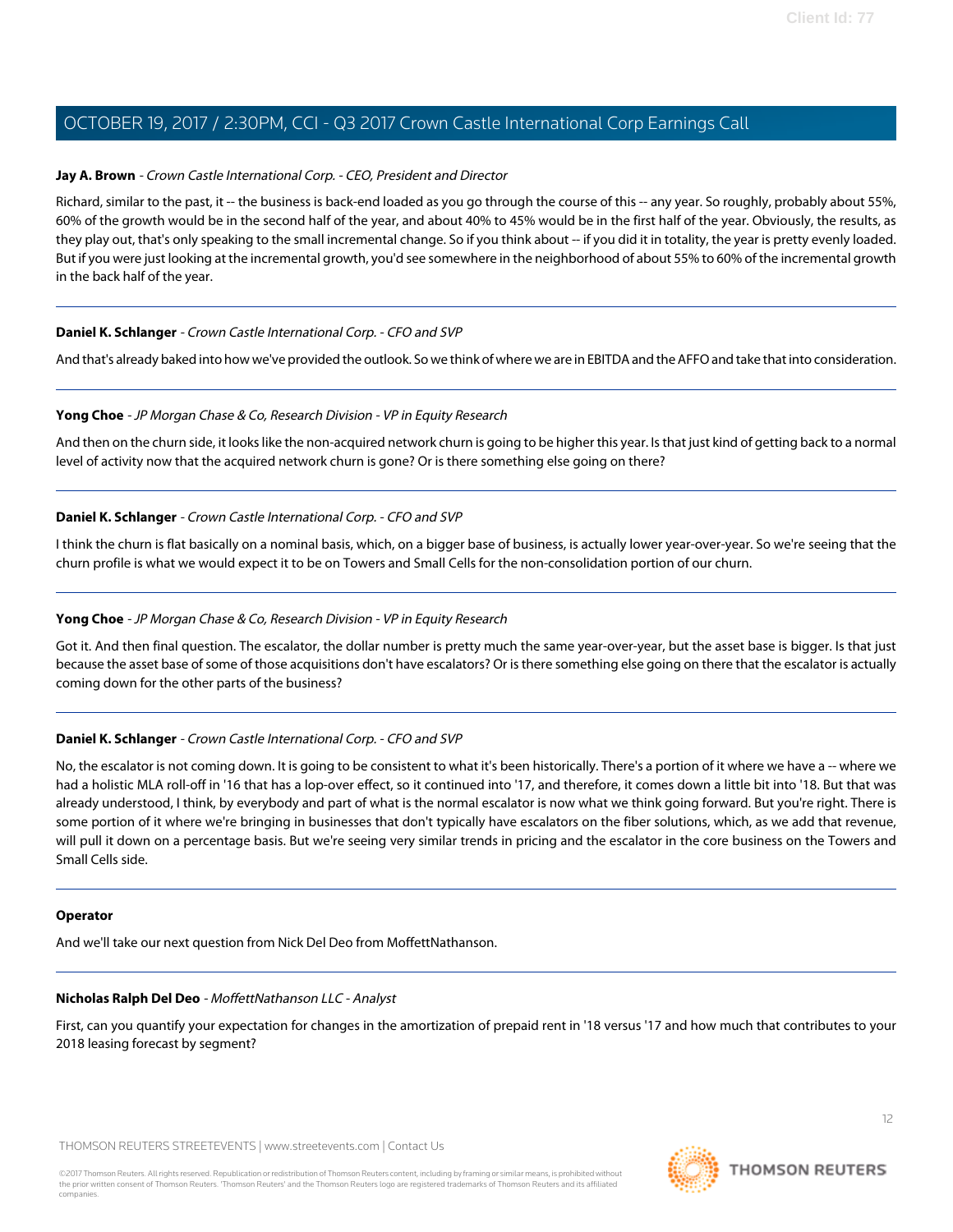#### **Daniel K. Schlanger** - Crown Castle International Corp. - CFO and SVP

The prepaid rent is going to be in the neighborhood of growth the same way it was from '16 to '17, so it's consistent. And so we think the trends that we laid out in terms of the new leasing activities across towers, small cells and fiber are very representative of what it is, whether you include or exclude prepaid rent. The way we think about it, though, is that it's all cash. It just depends on when we get that cash. And so we're making investments over the long term that are generating good cash-on-cash returns, which is the way we think about the business. So we think that those -- the numbers that I talked about earlier in terms of new leasing activity are what we think are the new leasing growth in the business.

#### **Nicholas Ralph Del Deo** - MoffettNathanson LLC - Analyst

Okay. And is the reason that's not stepping up because the small cell installs are kind of back-end loaded or you'll only start amortizing it when the site is turned on air?

#### **Daniel K. Schlanger** - Crown Castle International Corp. - CFO and SVP

What you said is true, but I wouldn't say that's the reason it's not increasing. I think that, overall, the business is -- it is increasing. There's not anything that would change the trajectory or the growth that we talked about.

#### **Nicholas Ralph Del Deo** - MoffettNathanson LLC - Analyst

Okay. Maybe one more if I can. If I remember correctly, on your Q1 call, you said it was your expectation that most of your small cell backlog would get turned up in the second half of '18, with some falling into 2019. Does that remain the case? Or has it been pushed back some? I might be reading too much into it, but in some of your earlier comments, you seemed to suggest that small cell growth in 2018 is more a function of awards that you got in 2016, not necessarily 2017.

#### **Jay A. Brown** - Crown Castle International Corp. - CEO, President and Director

Yes, Nick. I think when we talked about the big step-up earlier this year, we said it was 2019, not 2018. We saw it as being a 2019 event. So our view on timing of when we'll turn these nodes on has not changed from what we thought about previously. We are seeing, obviously, an increase in Small Cell revenue growth. That's a function of what we won in 2016, which was a step-up from the activity that we saw in 2015.

#### <span id="page-12-0"></span>**Operator**

And we'll take our next question from Colby Synesael from Cowen and Company.

#### **Colby Alexander Synesael** - Cowen and Company, LLC, Research Division - MD and Senior Research Analyst

Two questions if I may. The first question, I was hoping you could provide some color on 2018 discretionary CapEx. And if so, if you're able to break out what's coming from Lightower versus the stand-alone business. And then secondly, you're spending \$20 million to \$40 million in '18 on integration. I was wondering what -- you could give us a little bit color on what's being done. Have each of the -- you've done a lot of fiber acquisitions over the last few years. Is your intention now to, from a technical perspective, integrate those? So for example, combining billing systems, combining the OSS. Just talk about what's been done thus far and what the intention is in 2018 will be helpful.

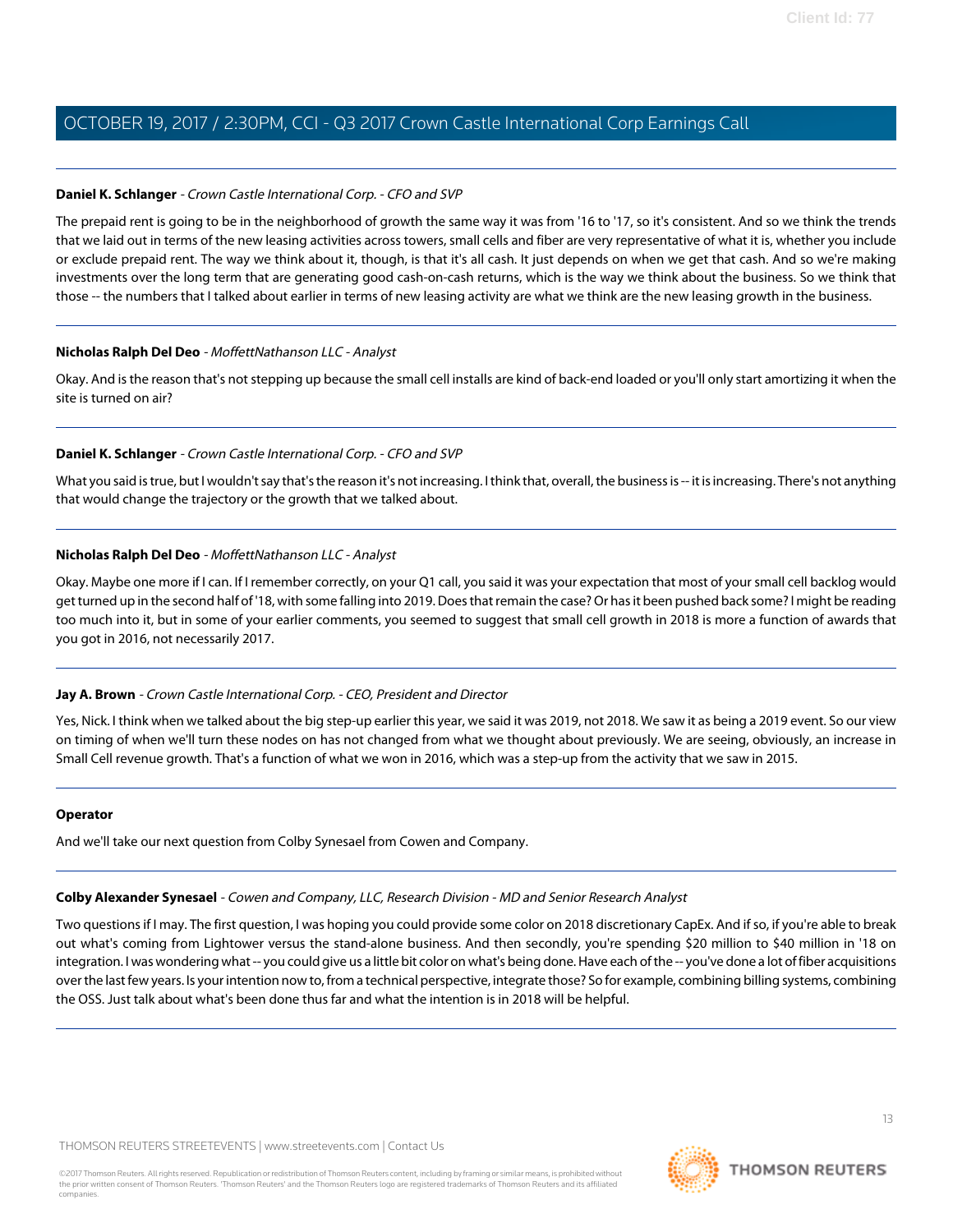#### **Daniel K. Schlanger** - Crown Castle International Corp. - CFO and SVP

Sure, Colby. Discretionary CapEx, we anticipate that the discretionary CapEx in Lightower is around what it has been historically, in the \$300 million range. And the rest of the business will be a step-up from '17 because of the big growth in the small cells that we're putting on air. So we anticipate overall discretionary CapEx to be up \$200 million to \$300 million, I would say, '18 over '17.

#### **Colby Alexander Synesael** - Cowen and Company, LLC, Research Division - MD and Senior Research Analyst

I'm sorry, so \$300 million for Lightower in that...

#### **Daniel K. Schlanger** - Crown Castle International Corp. - CFO and SVP

And then on the base business, another \$200 million or \$300 million because of the small cells that we're putting on air. On the integration, what we are planning on doing is integrating all the fiber solutions companies we have bought recently into the new operating structure that we announced not too long ago with Jim Young. And we would anticipate trying to put it all on a platform and same operating platform and management style. And the timing of that happening is still unclear because we haven't gotten into it. We haven't closed on Lightower to have enough of those conversations. But the overall goal is to run that as one business so that we can get the most out of the expertise that we got with the Lightower team, along with the expertise we already have in place, and then providing the asset base across the U.S. as opposed in pockets. So we think that there's going to be a lot of revenue synergy that we can get from putting all those things together, which, as Jay was talking about earlier, was really the driver behind the Lightower transaction, was get access to the fiber and then drive additional revenue across that fiber. So we anticipate doing all that.

#### **Colby Alexander Synesael** - Cowen and Company, LLC, Research Division - MD and Senior Research Analyst

So the \$20 million to \$40 million will go towards that in 2018, but in terms of when that project actually gets completed and we start to see the synergies, whether it's revenue or OpEx, that's still TBD.

#### **Daniel K. Schlanger** - Crown Castle International Corp. - CFO and SVP

Well, to be clear, we have not announced any synergies on the OpEx side, but the revenue synergies will be to be determined. They are not baked into our outlook. So we didn't put these small cells on Lightower's fiber, nor did we put any revenue synergies on the fiber outside of the Lightower footprint.

#### <span id="page-13-0"></span>**Operator**

And we'll take our next question from Tim Horan from Oppenheimer.

### **Timothy Kelly Horan** - Oppenheimer & Co. Inc., Research Division - MD and Senior Analyst

On the pricing on small cells and fiber, is that a change? Or has that been fairly consistent over the last couple of years? Or are you seeing any improvements there?

### **Jay A. Brown** - Crown Castle International Corp. - CEO, President and Director

Tim, the pricing on both small cells and fiber solutions is consistent with what we've seen in past years.

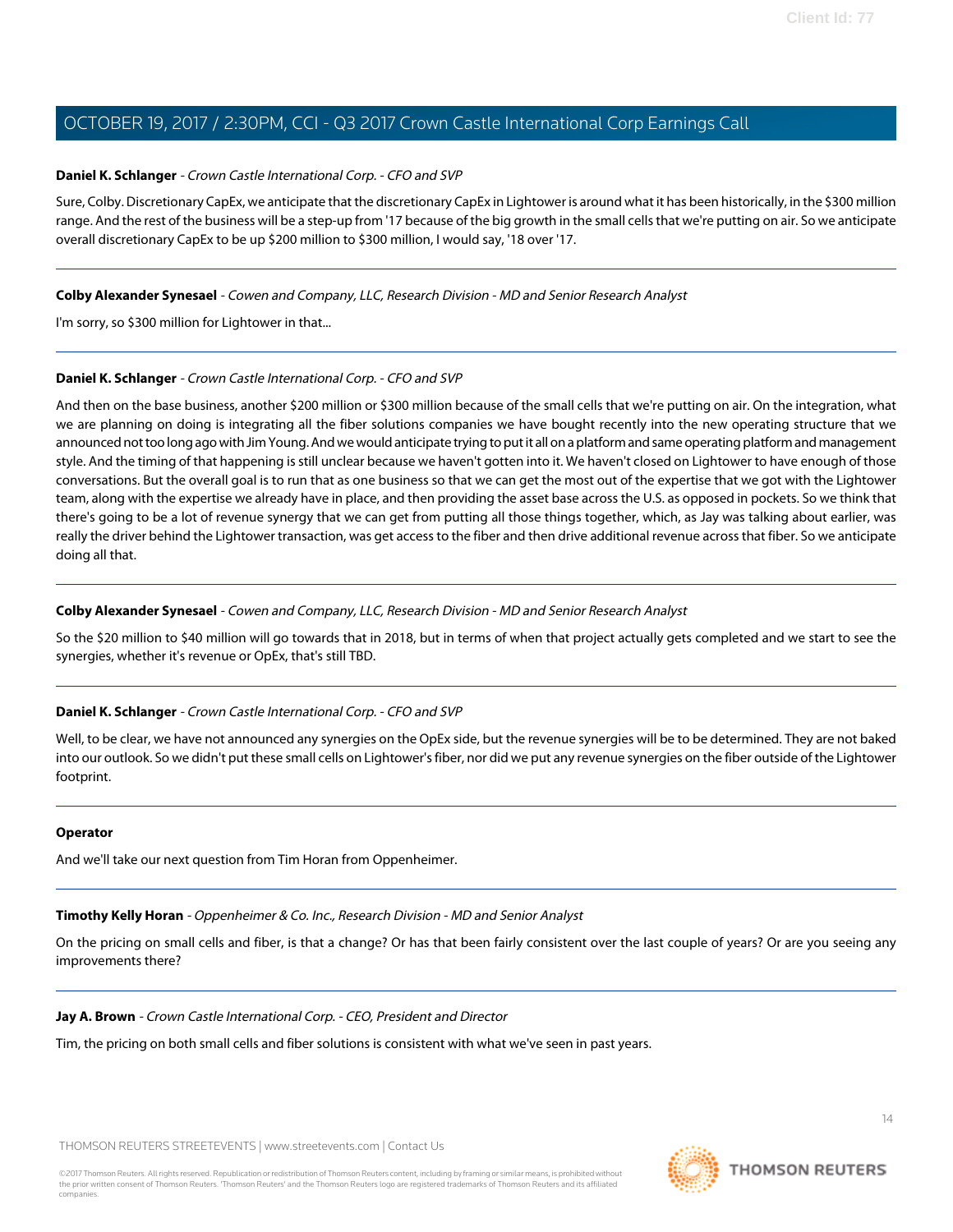#### **Timothy Kelly Horan** - Oppenheimer & Co. Inc., Research Division - MD and Senior Analyst

Great. And how about for carrier demand? I think it had been a little bit concentrated in the past in terms of the carriers that were deploying small cell. Is that pretty broad, spread out at this point?

#### **Jay A. Brown** - Crown Castle International Corp. - CEO, President and Director

We've seen demand across all of the carriers. And what I would describe as maybe a change from the past has been the markets that they focused on. Prior to the conversation that we started having at the beginning of this year, where we saw significant increase in the number of nodes that we were getting from carriers, I would have described the vast majority of our activity, coming close to probably 90% of the activity, occurring in the top 10 markets in the U.S. and really focused on the top 5 markets, specifically. And what we've seen over the last 12 months is that has moved outside of the top 5, 10 markets to the top 25 markets. So the increase in volume has followed with multiple carriers, Tim, but really, it's a function of the number of markets that are being focused on and the overall quantum of nodes being deployed.

#### **Timothy Kelly Horan** - Oppenheimer & Co. Inc., Research Division - MD and Senior Analyst

Great. And lastly, it looks like Softbank is looking to partner to kind of enter the U.S. market, wireless infrastructure market. Do you think there's an opportunity for you guys to partner with them? Or do you see them kind of being more of a competitor going forward?

#### **Jay A. Brown** - Crown Castle International Corp. - CEO, President and Director

I think we're always hoping to having partnership conversations with folks. I saw their announcement earlier this week, and I think it affirms the great returns that are in our business. I'm not surprised that a firm like Lendlease would desire to come into the U.S. market given the returns that we've been able to demonstrate over a long, long period of time. And so I think they find the returns and opportunity to put capital to work as attractive, and that's why they're willing to put funds into it. So not surprising, and we'd be open to having a partnership conversation if they wanted to.

#### <span id="page-14-0"></span>**Operator**

And our next question comes from Mike Rollins from Citi.

## **Michael Rollins** - Citigroup Inc, Research Division - MD and U.S. Telecoms Analyst

First, if you could just help level set, so if you take the midpoint of the organic growth guidance for 2018, can you split that percentage growth rate and help us with what the comparable Tower number would be versus the Small Cell/Fiber growth rate? And then I'll follow up with a second question if I could.

## **Daniel K. Schlanger** - Crown Castle International Corp. - CFO and SVP

So Mike, I think what we tried to do in giving the new leasing activity was split it up. So it's \$205 million in new leasing activity, and we said we were going to -- it's about \$110 million from Towers, about \$55 million from Small Cells and about \$45 million from Fiber. And that should give you a pretty good sense of where we are overall. And those have -- like Jay was mentioning earlier, those have each increased over 2017, so we see increasing growth across each of our businesses.

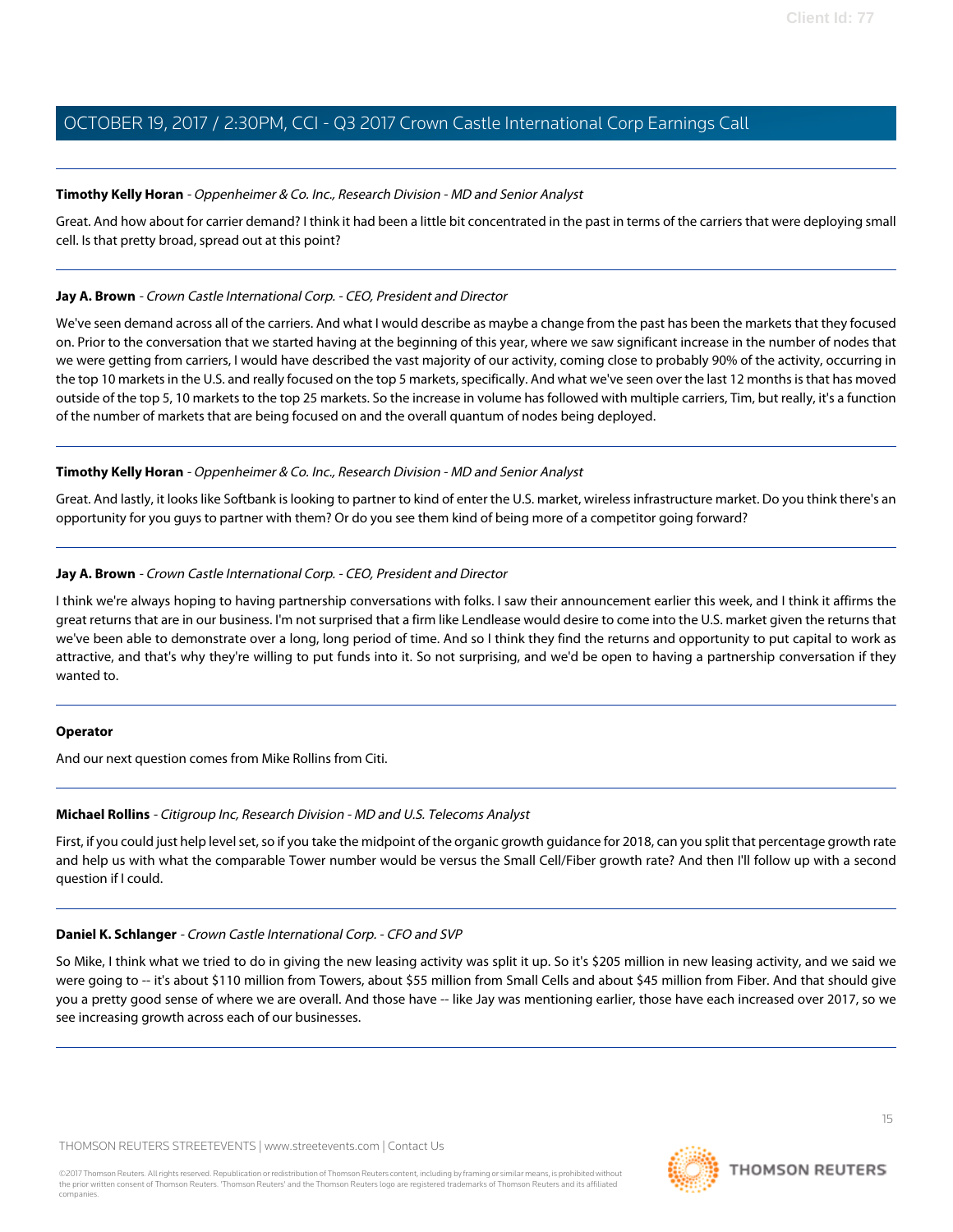#### **Jay A. Brown** - Crown Castle International Corp. - CEO, President and Director

And maybe one other thing we would say, Mike, maybe one other way to think about it is we've increased the organic leasing activity on a consolidated basis. That's up several -- it's up about 50 -- 40 basis points, about 1% over 2017, the activity that we saw. So organic leasing going to 6% in 2018. It was 5% and change in '17.

#### **Michael Rollins** - Citigroup Inc, Research Division - MD and U.S. Telecoms Analyst

Right. So the -- and if you take that -- is that 6% the total business? So if you wanted to look at Towers as a growth rate and Small Cells as a growth rate, what would the comparative be for those 2 pieces?

#### **Daniel K. Schlanger** - Crown Castle International Corp. - CFO and SVP

Yes. So Small Cells is growing, as we've talked about, in the high-teens percentages year-over-year, and Towers is still in the 5% to 6% range, as it has been, growing a little bit. But like Jay was mentioning, a lot of that -- because the base of the business in Towers is so much of the base that in order for the whole thing to grow that much, Towers has to be accelerating on some level.

#### **Michael Rollins** - Citigroup Inc, Research Division - MD and U.S. Telecoms Analyst

Okay. So 5% to 6% is the range for Towers to think about for 2018.

#### **Daniel K. Schlanger** - Crown Castle International Corp. - CFO and SVP

Sure, yes.

#### **Michael Rollins** - Citigroup Inc, Research Division - MD and U.S. Telecoms Analyst

And then just a follow-up. When we look at the revenue bridge that you provide, there's a difference in the way that you look at new leasing for Towers versus new leasing for Small Cells in that Towers, my understanding, is you don't include the build-to-suits. But in Fiber, you are including the build-to-suits. What would the growth rate in Fiber look like if you didn't include the build-to-suits?

#### **Daniel K. Schlanger** - Crown Castle International Corp. - CFO and SVP

Just going back to what Jay was talking about earlier, about 70% of what we're building in Small Cells and Fiber is anchor builds, and we anticipate that those are for both current growth and then future growth to come. But as we put on more and more of these nodes and get more and more co-locations, a lot of it will come through that 30% of co-locations. It's just the bigger numbers are also including the bigger anchor builds. So the number would be lower if we didn't include the 70%. We just look at it as this is part of our business going forward. This is part of what we're doing, and it's really not part of the business in the Towers to build to suit at this point. So it's just the difference in how we think about the business. The Small Cell business is in the investment and growth phase, and we're including both the capital and the revenues associated with that.

#### **Michael Rollins** - Citigroup Inc, Research Division - MD and U.S. Telecoms Analyst

Well, last question. When you were selling co-location, whether it's in Towers or Small Cell, what percentage of the deals are bundling the 2 services together versus kind of like à la carte search rings? Is there a measure we should be tracking on that basis?

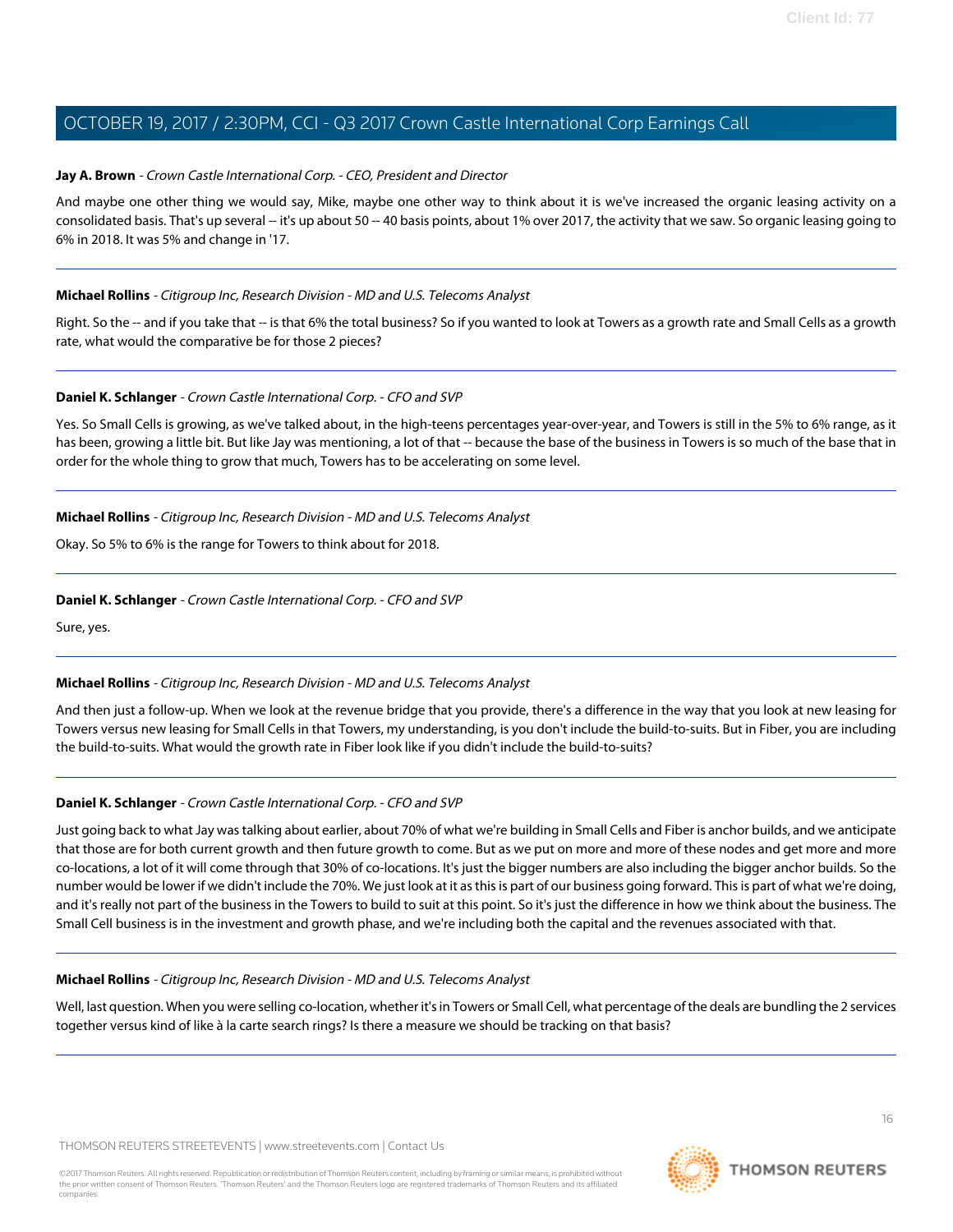#### **Jay A. Brown** - Crown Castle International Corp. - CEO, President and Director

Mike, the folks at the carriers are looking at the use of both macro sites and small cells, so it's the same group inside of the carrier. So when we're having conversations with them, there is a conversation about both. When you get down to when things actually get signed and done, the nature of those 2 is very different. So from a small cell standpoint, there's a significant amount of RF engineering and design that goes into how our carriers utilize those assets. There's far less of that on the traditional tower side, where it's leasing, in essence, a spot on the map. So the conversations are happening with the same people at the carriers. I wouldn't describe it as a bundling because it's not a cookie-cutter solution on the small cell side. So we've got to have a more robust conversation regarding small cells than we need to have on the tower side.

#### **Operator**

<span id="page-16-0"></span>And we'll take our next question from Walter Piecyk from BTIG.

#### **Walter Paul Piecyk** - BTIG, LLC, Research Division - Co-Head of Research and MD

Just want to go back to a couple earlier answers. Did you say that when the deal closes, there will be or won't be an incremental dividend increase?

#### **Jay A. Brown** - Crown Castle International Corp. - CEO, President and Director

There will not be.

#### **Walter Paul Piecyk** - BTIG, LLC, Research Division - Co-Head of Research and MD

Got it. And then on the prepaid rent, as far as looking at 2018, similar growth rates. If you look at '17, it looks like you're pacing at 18% growth. So based on the prepaid, you can grow another 18% in 2018. That's in, I guess, what you would consider reported organic growth. So if we're excluding...

#### **Daniel K. Schlanger** - Crown Castle International Corp. - CFO and SVP

Dollar amount? So the prepaid rent is growing by a similar dollar amount from '17 to '18 than it did from '16 to '17.

#### **Walter Paul Piecyk** - BTIG, LLC, Research Division - Co-Head of Research and MD

Similar dollar amount, \$40 million, right. That's fine. But it works out the same way, right? So if you're ending up at \$240 million for prepaid for the year, then you're looking like \$280 million for 2018.

#### **Daniel K. Schlanger** - Crown Castle International Corp. - CFO and SVP

Can we take this conversation offline and have it to where we can talk about the numbers more specifically so we can make sure that the question you're asking is being answered appropriately? It's just it can be hard to follow all the numbers you're trying to get to in this type of forum. Can we just talk about it after the call?

#### **Walter Paul Piecyk** - BTIG, LLC, Research Division - Co-Head of Research and MD

Sure, okay. It just relates to the growth rates you guys are talking about as far as your guidance, but okay.

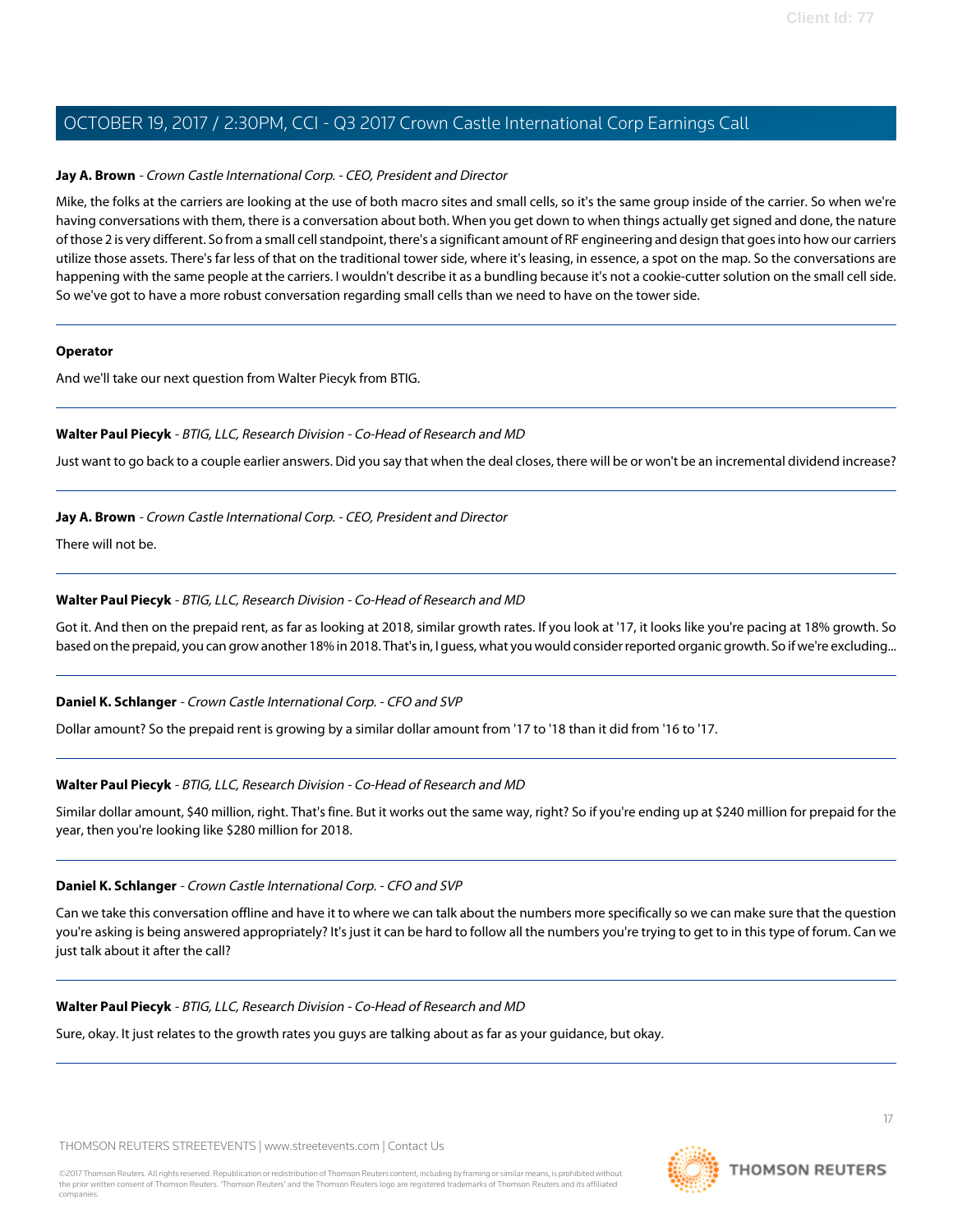#### **Daniel K. Schlanger** - Crown Castle International Corp. - CFO and SVP

I'm not trying to hide from the question, if you really want it to be answered here. It's just really hard to follow your \$240 million and -- I don't know what you're talking about, so if you like, we can go to...

#### **Walter Paul Piecyk** - BTIG, LLC, Research Division - Co-Head of Research and MD

These are numbers you report, but whatever. I can deal with it offline. I mean, it's in your press release, but whatever. I guess just give us an update on any of the trials that you've talked about in the past for nontraditional wireless providers, how those are going, have they proceeded, have they ended and if you think that they can contribute anything to revenue in 2018.

#### **Jay A. Brown** - Crown Castle International Corp. - CEO, President and Director

Yes. Walt, on the trials that we've done, I would describe those as more -- there are opportunities for us to learn and understand how the networks are being deployed. So I made the comments earlier about edge computing and some of the things that we've done with Vapor and other components of the real estate. We've done some of those with fiber. As we've done those, they're designed more to learn. They're generally relatively small in terms of dollar amount, so they're not going to affect our 2018 results. They're much more of learning opportunities for us to understand how the market is developing and what's going to be necessary in C-RAN, 5G and as we get into things like Internet of Things and all the connected devices.

#### **Operator**

<span id="page-17-0"></span>Our next question comes from Batya Levi from UBS.

#### **Batya Levi** - UBS Investment Bank, Research Division - Executive Director and Research Analyst

One question on the pipeline for the small cell node builds. You had mentioned that you had about 25,000 in the beginning of the year for the next 18 to 24 months. How does that figure look right now? And if we get the federal regulatory reform on pole attachment, do you think that you can speed the delivery of the pipeline?

#### **Jay A. Brown** - Crown Castle International Corp. - CEO, President and Director

Yes, the pipeline's up. We continue to win new nodes. It's not a meaningful step. So as we think about the G&A, as Dan mentioned in his comments around the cost structure, we think we size the cost structure to be able to handle the level of activity. To the extent that we see a step-up meaningfully from where we are currently, we'll come back and give you an update on that. Second question was around the federal legislation, speeding up of time. Where the federal legislation, and frankly, even the state legislation is helpful is it gives clarity of the outcome. Small cells, towers are forever going to have the necessity of us working closely with the local municipality to work through planning and zoning and requirements. So we don't anticipate over the long period of time that the legislative efforts are going to meaningfully speed up the activity, but they will give greater clarity to both the municipality, to the carriers and to ourselves as an infrastructure provider of the path of deploying that infrastructure. So to the extent we see federal legislation and we're working towards that or state legislation, I think it gives greater clarity. But I wouldn't necessarily guide you to assume that our time line, where we've talked about, about 2 years to get nodes on air, that, that gets shortened meaningfully. If after the fact, it does, we'll come back and update you on that. But our working assumption is that the 2-year time frame is likely to be about what it's going to be even if we do get new legislation.

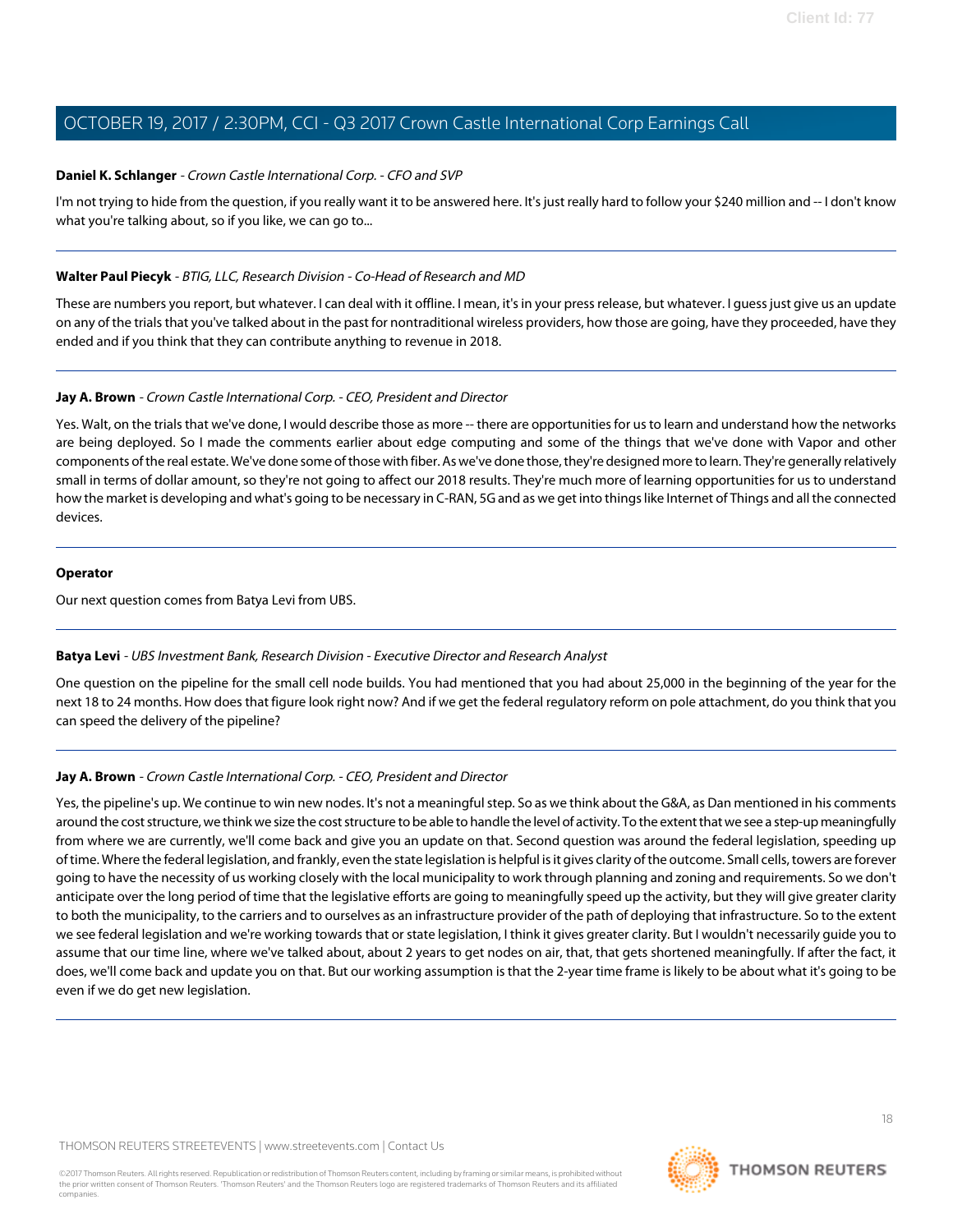#### **Batya Levi** - UBS Investment Bank, Research Division - Executive Director and Research Analyst

Okay, got it. And one follow-up on the new leasing activity. The \$190 million to \$200 million that you laid out -- that \$220 million you laid out, that's off of the organic base, correct, like it doesn't include new growth coming from Lightower?

#### **Daniel K. Schlanger** - Crown Castle International Corp. - CFO and SVP

Yes. That's true. All of the Lightower's held out to the right in the acquisition chart.

#### **Batya Levi** - UBS Investment Bank, Research Division - Executive Director and Research Analyst

Okay. And in terms of your expectations for Lightower next year, can you give us a sense in terms of maybe the activity growth versus churn, how you expect the trends to show up next year?

#### **Daniel K. Schlanger** - Crown Castle International Corp. - CFO and SVP

Yes. So what we talked about when we talked about the transaction to begin with is Lightower has grown its revenue in the high single digits per year, and we anticipate that to continue and that their churn rates will be included in that. And those have also coincidentally been in the high single digits on a percentage basis. So those remain in line with what we continue to believe.

#### **Operator**

<span id="page-18-0"></span>And our next question comes from Spencer Kurn from New Street Research.

#### **Spencer Kurn** - New Street Research LLP - Founding Partner

I want to talk about your small cell backlog. So you've been aggressively rolling out fiber, but it seems like 2 of your main customers have also been making a more meaningful push to roll out their own fiber this year. Have the dynamics shifted? Have you detected any shift in the dynamics of your sort of pipeline in the future? Or how do you sort of see both of these dynamics playing out over the next several years?

#### **Jay A. Brown** - Crown Castle International Corp. - CEO, President and Director

Spencer, we haven't seen any change in the dynamics. What we've seen is a change in the quantum of activity, which is up meaningfully in 2017 from what we've seen in past years. Our win rate has remained about the same, winning about half of the activity in the market. I continue to believe that you're going to see the carriers self-perform some portion of the deployment of small cells and fiber in the networks. I think we'll see other providers of shared infrastructure model in the market that will provide some portion of that activity. And then we certainly expect to continue to provide a meaningful portion of it. Similar to what we've seen on towers, whether it was tower builds or small cells, I think in the places where the shared infrastructure model is available and makes sense from a return standpoint, you'll see providers such as ourselves be willing to put capital in because of the economics and the returns of it being shared. There are going to be other places, though, where there may not be a shared model. We may not have an interest in participating in it. And in those places, I think you're likely to see some other -- and likely self-performed by the carriers, where fiber is going to be needed, and we just -- we can't justify the economics and the likely returns there, and so we don't participate.

#### **Spencer Kurn** - New Street Research LLP - Founding Partner

I just want to just clarify the -- so the message is either your carrier customers, I guess, aren't -- where you're there, it doesn't sound like they're deploying fiber in similar markets. And then also, even though you're capturing 50% of the win rate today, that might go down, but the overall magnitude of volume is so great that even if you're losing share modestly, your backlog should still continue to ramp over the next couple of years.

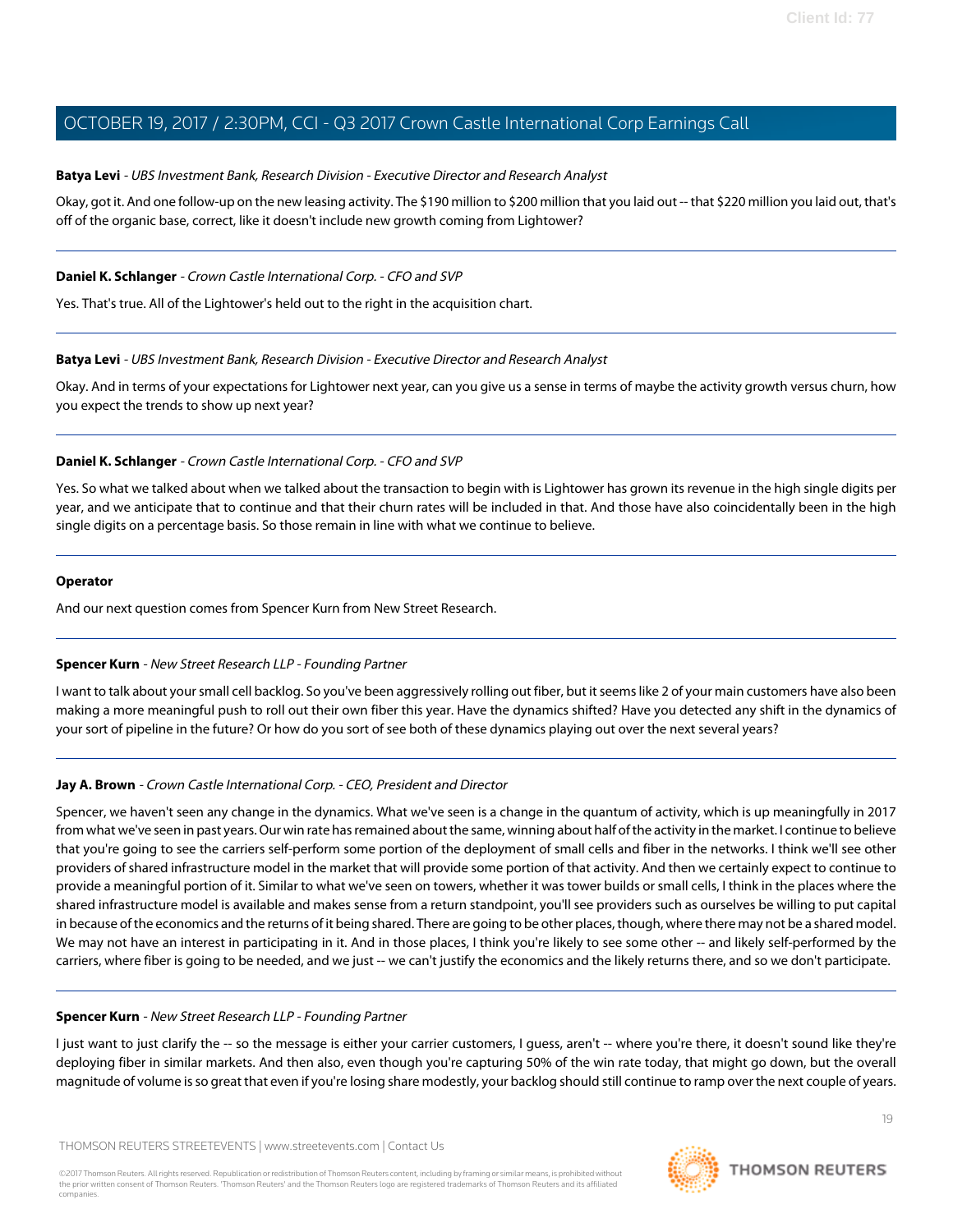#### **Jay A. Brown** - Crown Castle International Corp. - CEO, President and Director

Yes. I think with regards to the markets themselves, some of the markets are the same. They just may not be in the same areas of those markets. So we could be in the same markets but not in the same areas inside of the market. And longer term, based on where we believe the world is going, I think the total number of small cells to be deployed and, therefore, the fiber to be required, very well could result in our win rate coming down over time. But the actual amount of activity that we have in front of us and the revenue growth associated with that could continue to increase, even though our win rate is coming down. So I believe the number of small cells that are going to be needed in the market as we move towards a 5G environment are significant enough that there are going need to be multiple different providers in the market in order to provide the kind of capital required to do that.

#### **Operator**

<span id="page-19-0"></span>And we'll take our last question from Brandon Nispel from KeyBanc Capital Markets.

#### **Brandon Lee Nispel** - KeyBanc Capital Markets Inc., Research Division - Research Analyst

I guess in the markets where you have small cell systems in place, what's the ratio that you're seeing in terms of the number of small cells to macro towers today? And where do you think that could go in a 1- to 2-year period? And then on the CapEx that you guys called out in the first quarter, I think it was \$1.2 billion, can you remind us where you are in that build process and how many route miles of fiber you're planning on building?

#### **Jay A. Brown** - Crown Castle International Corp. - CEO, President and Director

On the first question, it would be very, very small, the ratio of small cells to towers. What we typically see -- and so it's not something that we would look at, Brandon. Maybe a better way to think about it is if we think about building about a mile of fiber, we'll see roughly 2 small cells, 2 to 2.5 small cells per mile of fiber. It's about the density of small cells that they're deploying across the market. It's a pretty good guess at that. But if you were to take the quantum of towers in the market and compare that to small cells, it would be highly weighted towards towers.

#### **Daniel K. Schlanger** - Crown Castle International Corp. - CFO and SVP

And on the \$1.2 billion, what we were talking about in that is that we announced that we had an addition of about 25,000 nodes to our pipeline, and it was going to take about \$1.2 billion to get those on air. Like Jay said, that would go into 2019. That is part of the increase in capital that we were -- I was discussing earlier from 2017 to 2018. We believe we will still have some of that to spend in 2019, but we're in the midst of spending that money currently.

#### **Jay A. Brown** - Crown Castle International Corp. - CEO, President and Director

I'd like to thank everybody for joining the call this morning. Obviously, we're excited about how the business is performing and certainly optimistic as we go into 2018 based on seeing increased revenue activity across all of our businesses.

And then lastly, I'd just like to echo something that Dan mentioned earlier in the call. I'd really like to express my appreciation to our employees who have worked incredibly hard over the last couple of months dealing with some really significant hurricanes. They have done a terrific job delivering for customers, and we certainly appreciate how hard they've worked to get networks back on air and to maintain the assets. So thanks to all our folks. Thanks, everybody, for joining this morning.